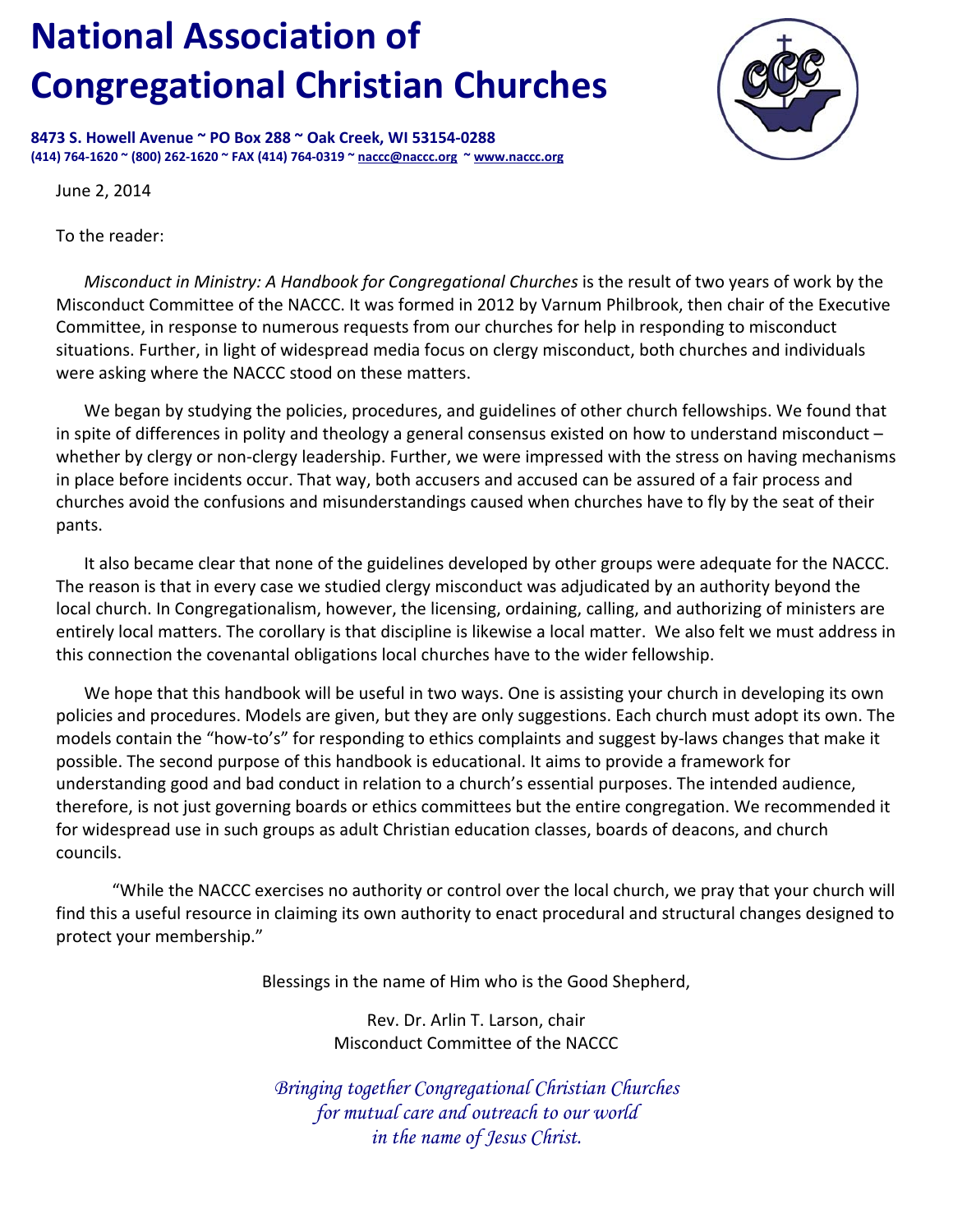**NACCC** 

# MISCONDUCT IN MINISTRY: A HANDBOOK FOR CONGREGATIONAL **CHURCHES**



The Misconduct Committee of the NACCC

Becci Dawson‐Cox Rev. Dr. Arlin T. Larson, chair Rev. Dr. Betsey Mauro, staff Varnum Philbrook Rev. Arthur Ritter Rev. Casey vanderBent, staff

*Revised April 18, 2014*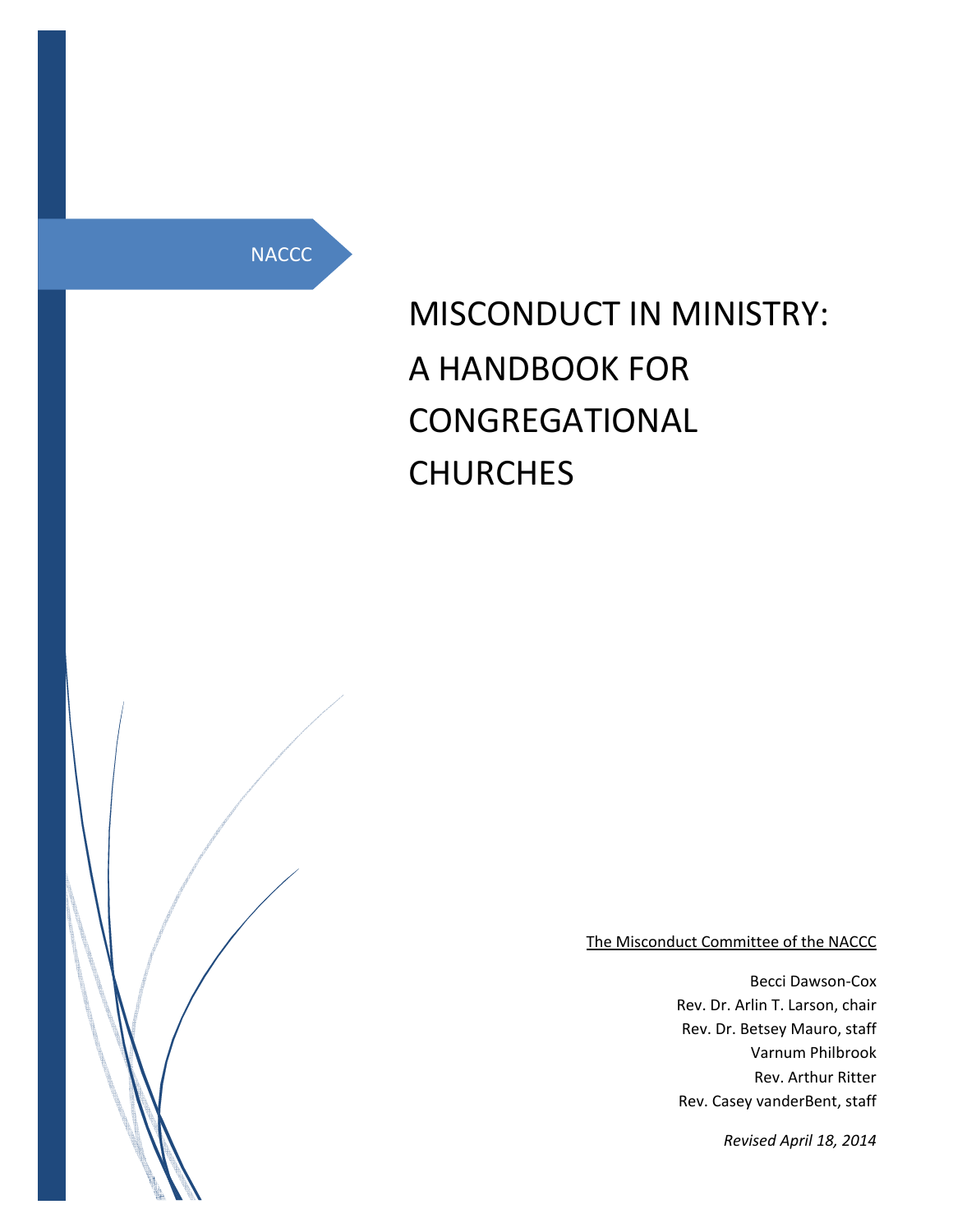# **Table of Contents**

| 5. CONSULTING THE NATIONAL ASSOCIATION OF CONGREGATIONAL CHRISTIAN CHURCHES  9 |  |
|--------------------------------------------------------------------------------|--|
|                                                                                |  |
|                                                                                |  |
|                                                                                |  |
|                                                                                |  |
|                                                                                |  |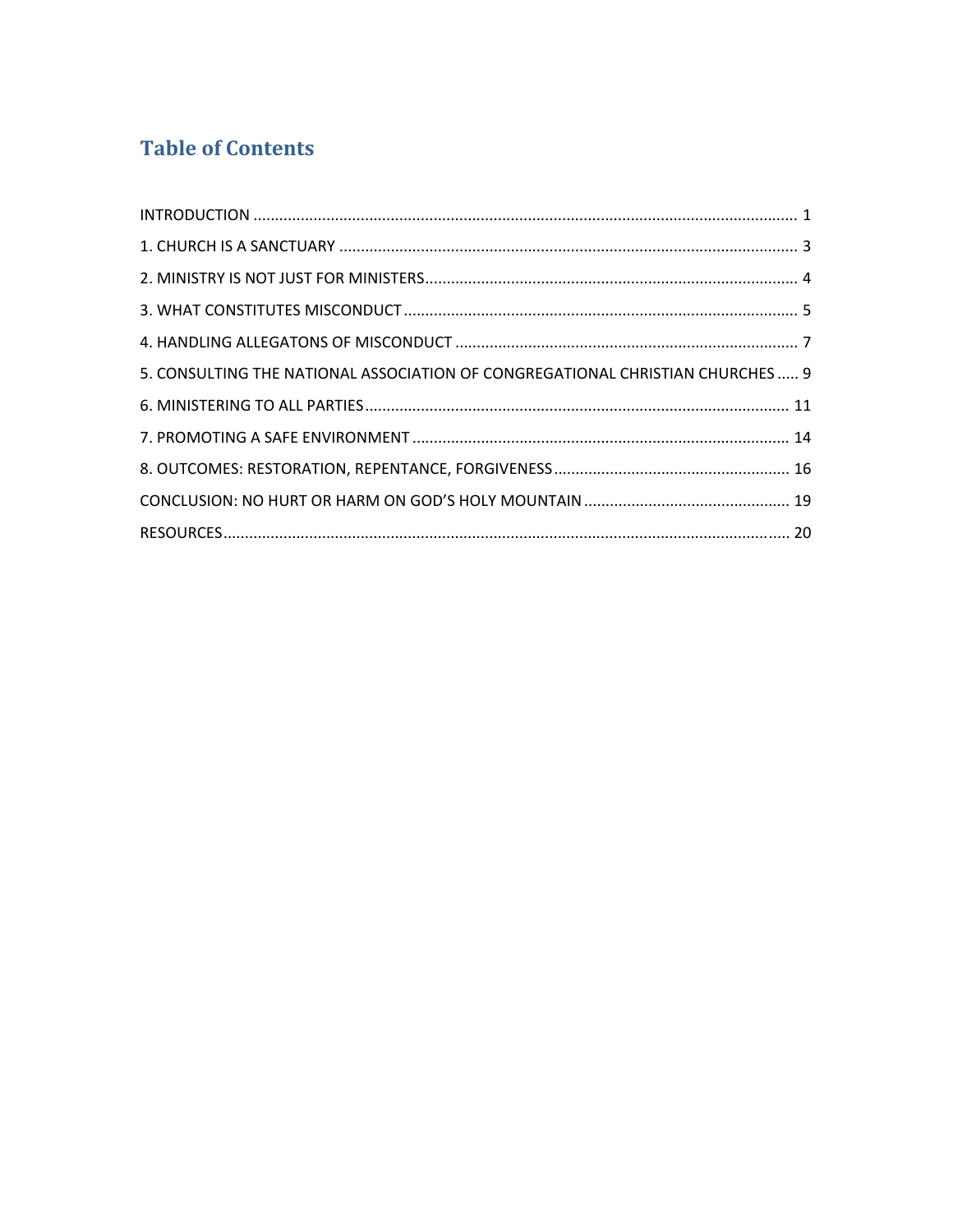## INTRODUCTION

Hopefully, you are not reading this handbook because you are scrambling to get a handle on an incident involving allegations of misconduct against your pastor, a staff member, or a lay leader of your church. If that is the case, this handbook will be useful, but by far the best time to prepare for such things is long before they occur.

Much confusion, finger pointing, and blaming, as well as misunderstandings and personality conflicts, can be avoided when a church has policies and procedures in place that it follows. **Enforcement of ethical standards should be seen as a necessary, proper, and normal function of a well‐ordered church.**

Just before Jesus tells his disciples, "Where two or three meet together in my name, I am there among them," our warrant for Congregationalism, he had been speaking to them about church discipline:

*If your brother does wrong, go and take the matter up with him, strictly between yourselves. If he listens to you, you have won your brother over. But if he will not listen, take one or two others with you, so that every case may be settled on the evidence of two or three witnesses. If he refuses to listen to them, report the matter to the congregation; and if he will not listen even to the congregation, then treat him as you would a pagan or a tax‐collector*. (Matthew 18.15‐17, REB)

Likewise, Paul writes to the Galatians:

*If anyone is caught doing something wrong, you, my friends, who live by the Spirit must gently set him right. Look to yourself, each one of you: you also may be tempted. Carry one another's burdens, and in this way you will fulfill the law of* Christ. (Galatians 6.1‐2, REB)

This handbook is designed to encourage discussion in your church as to *why* certain actions are inappropriate or unacceptable ‐‐ not only for the clergy but for all who are engaged in service in the name of your church (see Section 2). It will help you design procedures and policies for your congregation and guide you in handling allegations of misconduct should they occur and encourage you to cooperate with secular authorities in accordance with the law.

After a broad discussion of misconduct in ministry, we will turn to concrete steps your church can take to lessen the likelihood of misconduct and how responsibly to handle allegations should they occur. You will learn about the assistance the National Association of Congregational Christian Churches (NACCC) can provide and be directed to additional resources.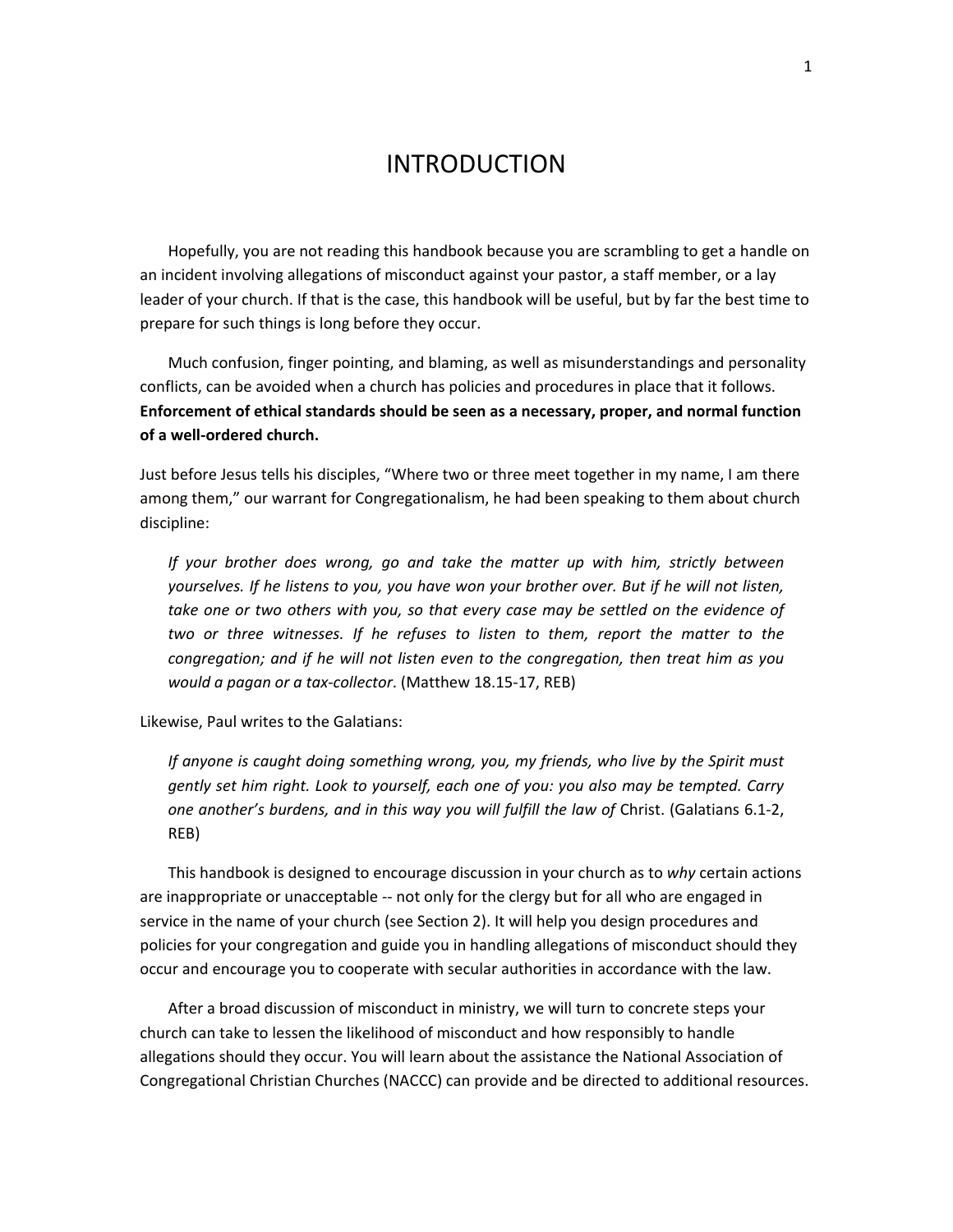Much work on these topics has been accomplished in recent years, driven in large part by well-publicized clergy sex abuse scandals. A general consensus has been reached crossing denominational lines. Our handbook relies heavily on this work that others have done.

At the same time, however, Congregational polity is different enough that a manual specifically for the churches of the NACCC is called for. When it comes to the ordained clergy, most other groups turn to a central authority. We uniquely uphold each local church as a final authority. Local churches are responsible for ordaining, calling, installing, authorizing, supervising, and, when appropriate, disciplining our clergy and lay leaders.

Church members, fellow churches in the National Association, and citizens of the communities our churches serve all depend on the integrity of the local church's actions in these areas.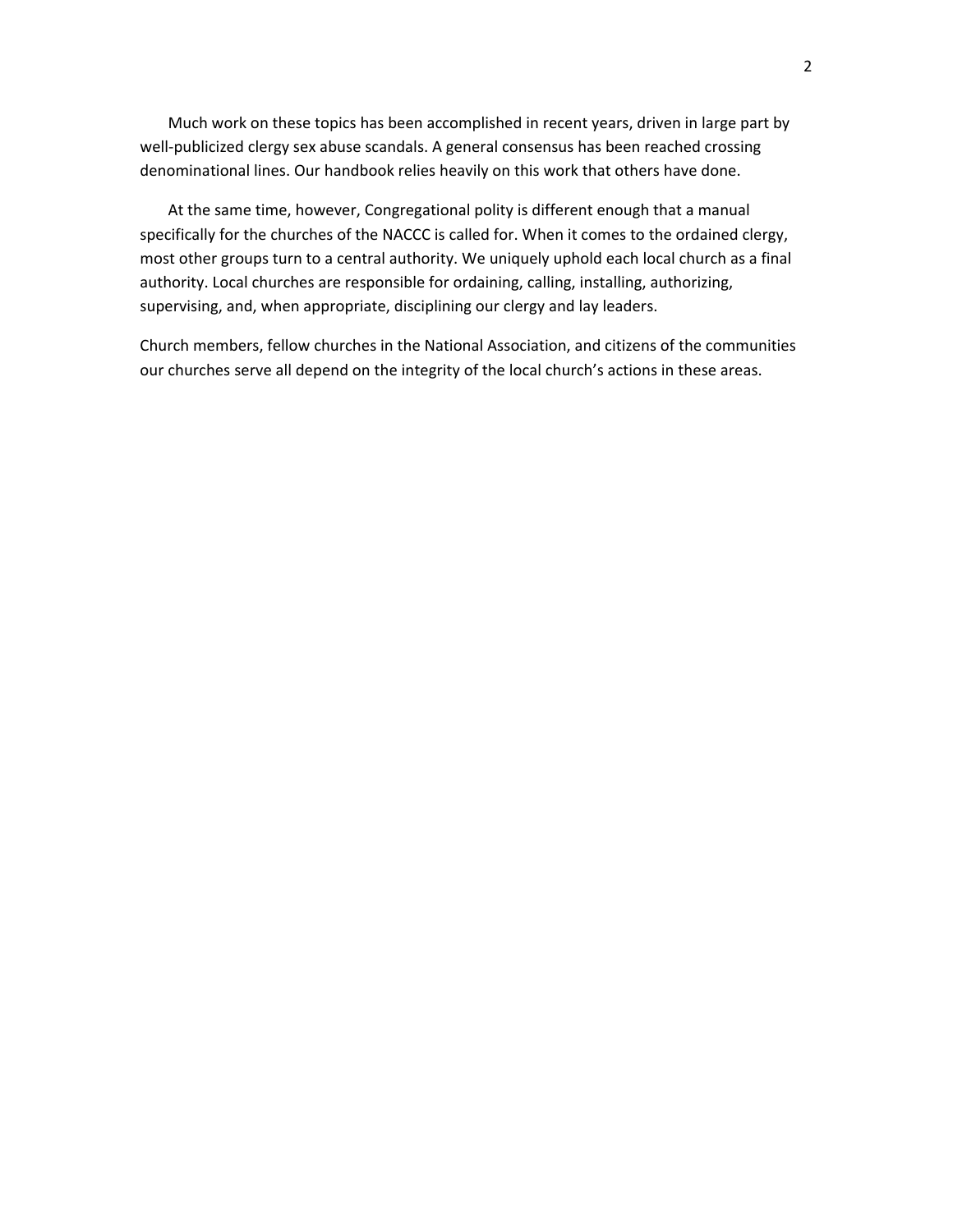## 1. CHURCH IS A SANCTUARY

*"Come to me, all you who are weary and burdened, and I will give you rest. Take my yoke on you and learn from me, because I am gentle and humble in heart, and you will* find rest for your souls. For my yoke is easy to bear, and my load is not hard to carry." (Matthew 11.28‐30 REB)

To understand what constitutes inappropriate or unacceptable conduct, it is helpful first to remind ourselves of the central functions of a church. A church is called to be a place of *sanctuary* – a holy place, a place of safety, a place to which one may turn to find peace and rest. Christ invited his followers to experience the Kingdom of God, life lived as God would have it. The church is a place to turn to in time of need and where one can expect to be welcomed in love and treated with respect.

The Book of Revelation looks forward to a time when God is fully present and will "wipe away every tear" and where there will be no more death or crying or mourning or pain for a new order will have begun. A church is called to be such a place as far as is humanly possible where the ills of this world are taken up in the love of God.

Similar thoughts can be found in every book of the Bible. Traditionally, the work of churches has been called "the care of souls." Joining a church is not the same as joining other institutions. It is not only for some limited purpose. To the church we entrust our whole persons, our inner selves, our very souls. Furthermore, by joining this community of mutual care, we assume responsibility for the well-being of others, both within the congregation and without.

Ministry must always be directed toward the benefit of those who have trustingly turned to the church for succor. There is no place for exploitation or abuse or neglect by those engaged in ministry. Whenever those things occur or are allowed, Christ is denied and doubt is cast upon the authenticity of the entire enterprise.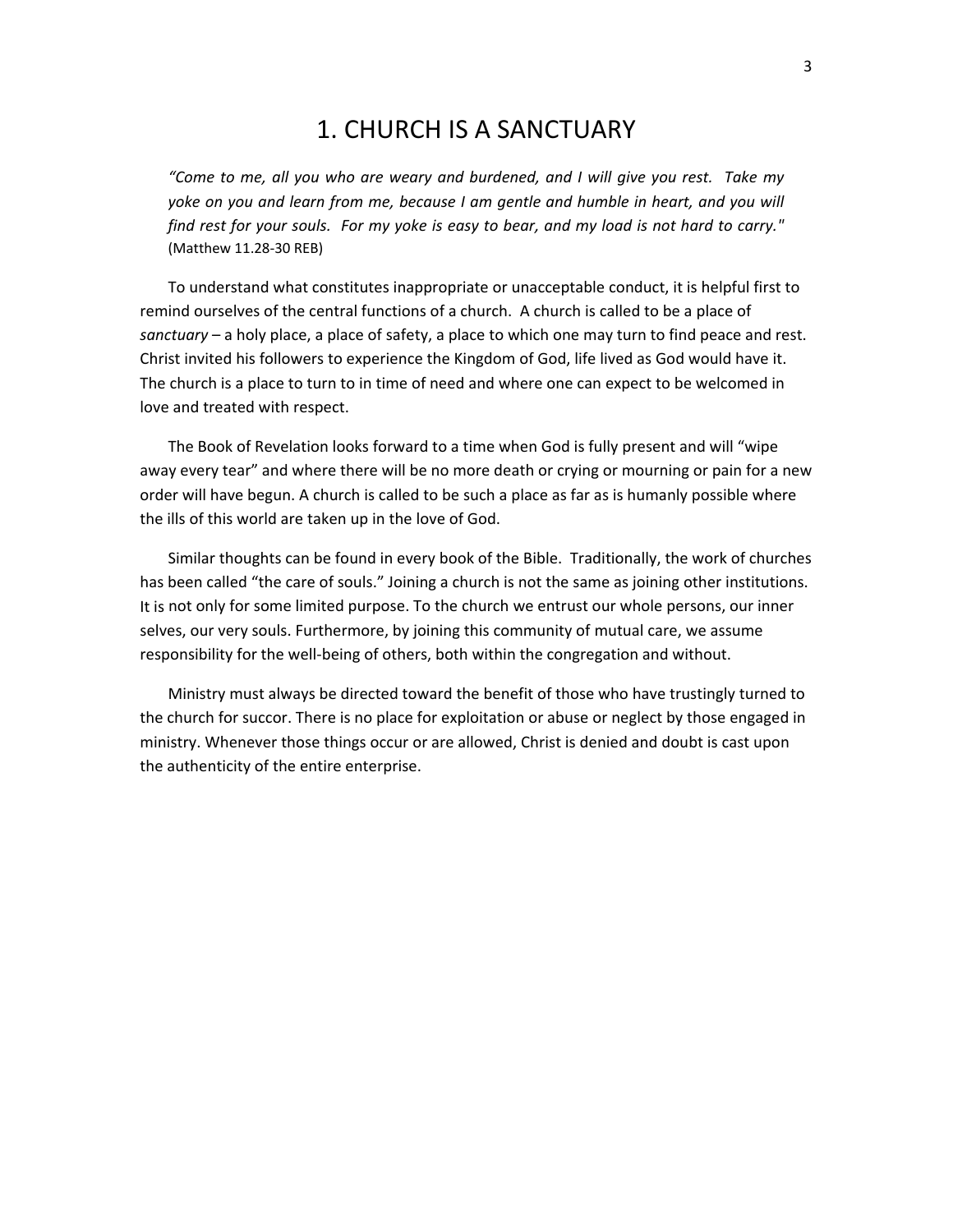## 2. MINISTRY IS NOT JUST FOR MINISTERS

Your church is just filled with people who minister, actively serving others in its behalf --Sunday School teachers, music directors, helpers in the food pantry, members of the prayer circle, greeters at worship, deacons, trustees, the moderator, ushers and acolytes, members of the choir, Bible study leaders, workers at a benefit supper – and let's not forget the pastor and paid staff ‐ the list goes on and on**.** *Whoever engages in a ministry enters a ministerial relationship with those who receive that ministry*. We cannot limit our thinking about appropriate and inappropriate ministerial relationships to those involving clergy.

While by virtue of their ordination, members of the clergy do have unique authority and responsibility both within the church and in civil law, it must always be remembered that all who minister to others in the name of their church make a sacred promise. We no longer just act or speak on our own authority.

When we minister, we are accountable, accountable to God and to the church we represent. Our words and actions reflect as much on our church and the Gospel as they do on us. **A church must, therefore, use care in selecting those who minister and** *be diligent about restraining or removing those who abuse or misuse the privilege.* It must also be diligent in following the laws of its locality and not thinking that all church matters can be handled internally*.*

In the Bible, ministry is often described as *shepherding*. Jesus, culminating the line of shepherds called by God that we know from the Old Testament, is described as the Good Shepherd par excellence. His last words to Peter are "Peter, if you love me, tend my sheep." With good reason, we look to Christ's example as our primary model of what constitutes good ministry.

In the wider world, the obligation of one in a helping or responsible role is often described as a "duty of care" or "fiduciary responsibility." These terms have somewhat different legal definitions in various contexts, but they all go to the point that the servant must put the interests of the person being helped first. The person being helped, the one who depends on the other, must always be the "end" or goal to be served and never a "means" to be used by the agent for their own gain – whether it is an adviser, counselor, teacher, or pastor.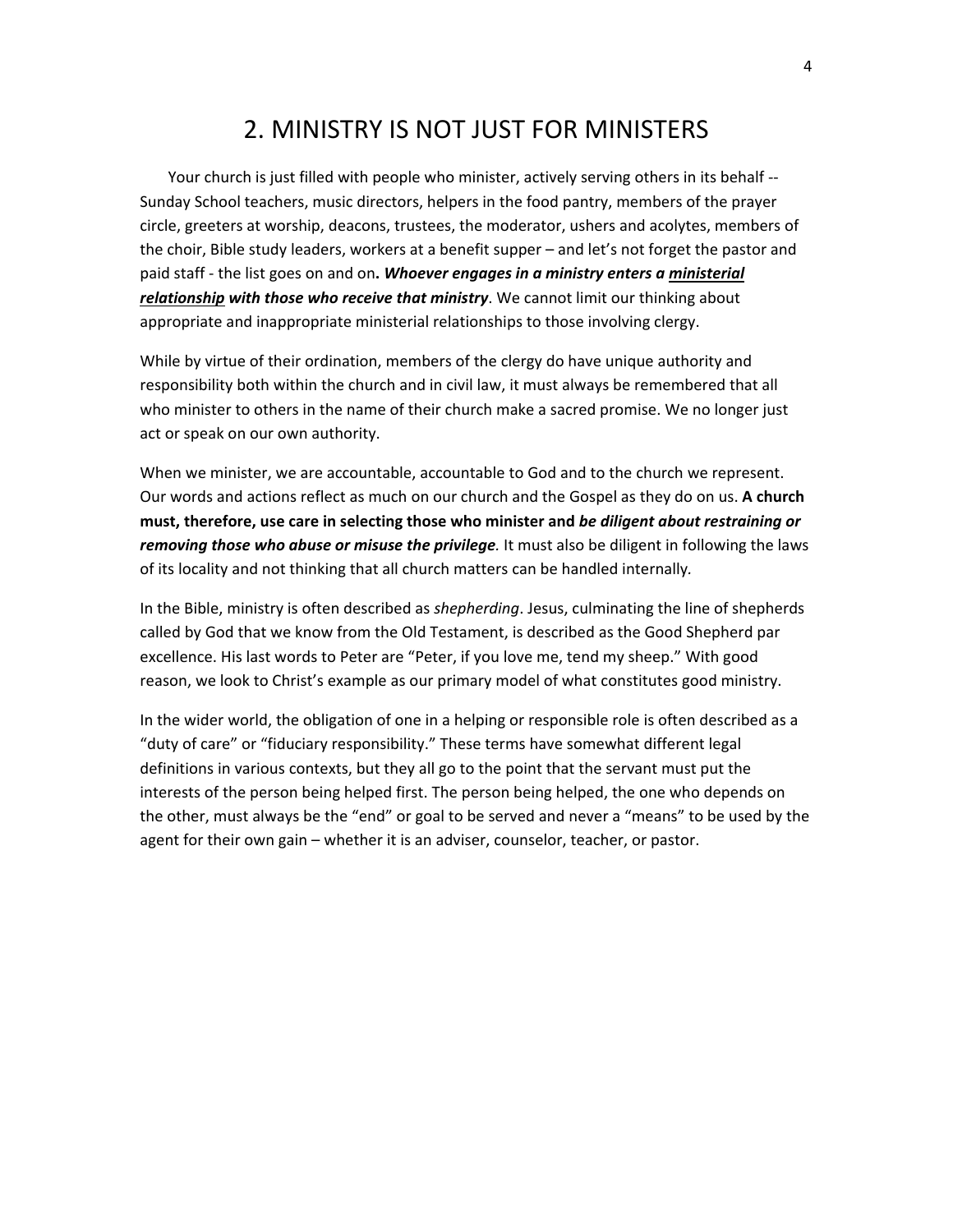# 3. WHAT CONSTITUTES MISCONDUCT

If good conduct in ministry can be described as good shepherding, then bad or mis‐conduct can appropriately be described as "bad shepherding" or misuse of the shepherd's role and authority to harm rather than care for the sheep. The Bible's strongest statement on these matters is in the 34<sup>th</sup> chapter of Ezekiel:

*Therefore, you shepherds, hear the word of the LORD: As I live, says the Lord GOD, because my sheep have become a prey, and my sheep have become food for all the wild animals, since there was no shepherd; and because my shepherds have not searched for my sheep, but the shepherds have fed themselves, and have not fed my sheep; therefore, you shepherds, hear the word of the LORD: Thus says the Lord GOD, I am against the shepherds; and I will demand my sheep at their hand, and put a stop to their feeding the sheep; no longer shall the shepherds feed themselves. I will rescue my sheep from their mouths, so that they may not be food for them*. (Ezekiel 34. 7‐10 REB)

It is helpful to think of misconduct by considering related terms and concepts, such as violation of the duty of care or fiduciary responsibility, or conduct unbecoming a member of the clergy (or member of the church).

These are the contexts in which particular actions, whether of commission or omission, must be judged. The NACCC's *Personal Code of Professional Practice (www.naccc.org)* embraces a broad understanding:

**I will not invade the private and intimate bonds of others' lives, nor will I trespass on those bonds for my own advantage or need when they are disturbed. In any relationship of intimate confidentiality, I will not exploit the needs of another person for my own**.

Allegations of misconduct, however, will most likely be made based on specific actions or incidents. While much attention has recently been given to sexual abuse, it is by no means the only matter that might call for discipline. The following is only a sampling of the kinds of actions commonly regarded as unacceptable or inappropriate in ministry, some of which are also illegal under civil law. Every Congregational church must come to its own understanding of these matters and is encouraged to use its own language or perhaps further define the terms, as seems appropriate.

- Conviction of a criminal offence.
- Membership in an organization that contradicts a church's principles.
- Domestic violence, abuse, or neglect of spouse or children.
- Substance abuse.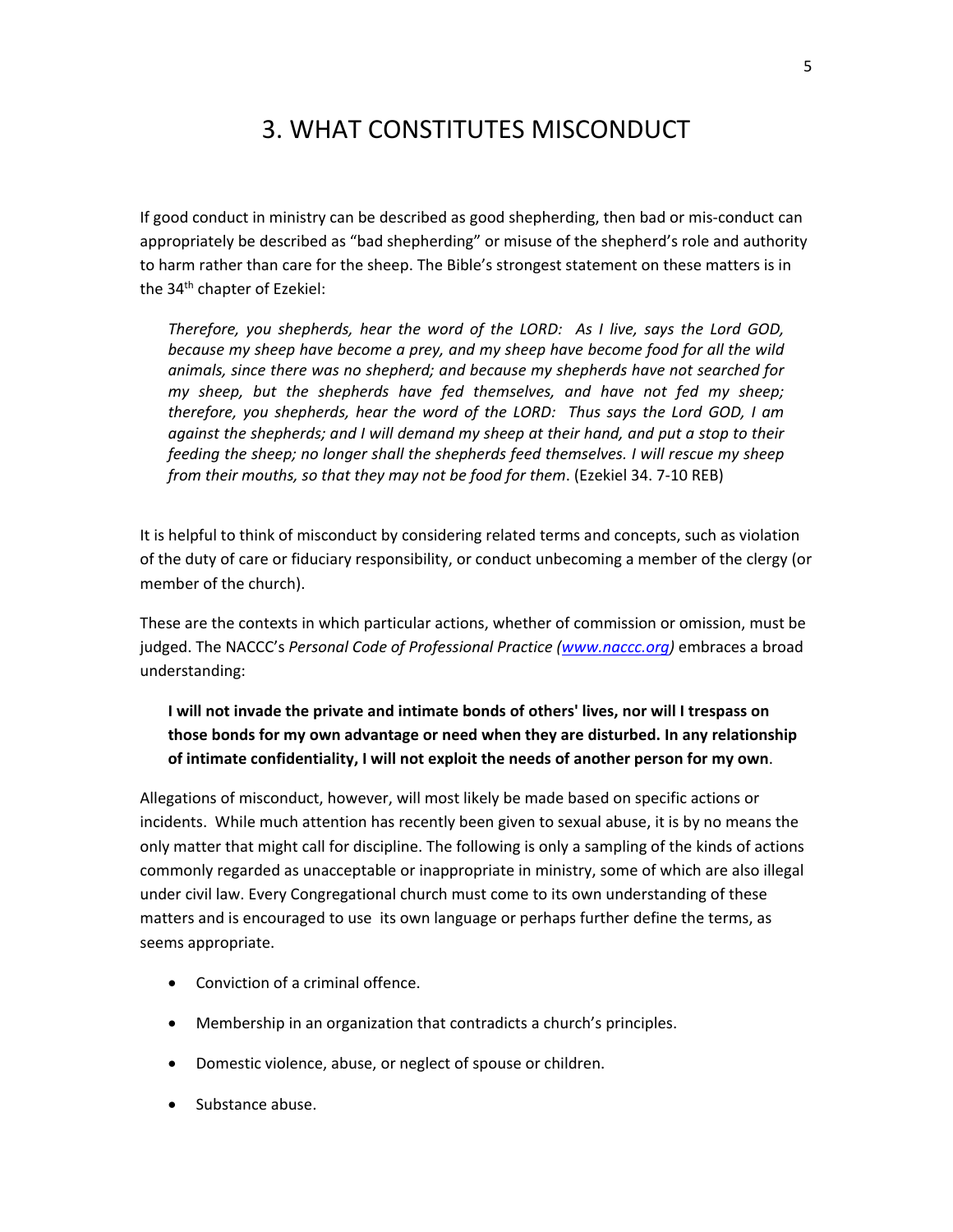- Sexual misconduct of many varieties. **Clergy sexual abuse should be seen as a pastor's failure to be responsible for the boundaries that are entrusted to pastors to preserve**. Any sexual contact with a congregant by a pastor, consensual or not, is illegal in some states; sexual contact or romantic involvement with someone being counseled is illegal; sexual contact of any kind with a minor is illegal. Sexual harassment includes any unwelcome sexual advance, request for sexual favor and other verbal or physical conduct of a sexual nature when: submission to such conduct is made, either explicitly or implicitly, as a term or condition of employment; submission to or rejection of such conduct is used as a factor in any employment decision affecting any individual; or such conduct has the purpose or effect of unreasonably interfering with any employee's work performance or creating an intimidating, hostile or offensive working environment. Sexual harassment of staff in a church setting can be committed by a member, not just a pastor.
- Fiscal improprieties, such as embezzlement or misappropriation.
- Disregard of the churches covenants, by-laws, policies and procedures.
- Physical abuse causing bodily harm.
- Emotional abuse that demeans, denigrates or affects one's self‐esteem.
- Neglect of those under one's care.
- Neglect of one's duties in ministry.
- **•** Betrayal of confidences.
- Dishonesty or deception.
- Failure to perform legal obligations placed on clergy, such as the duty to report suspected child abuse which is required in some states.

Again, this list is not intended to be comprehensive. Your church may well want to add to it or delete from it.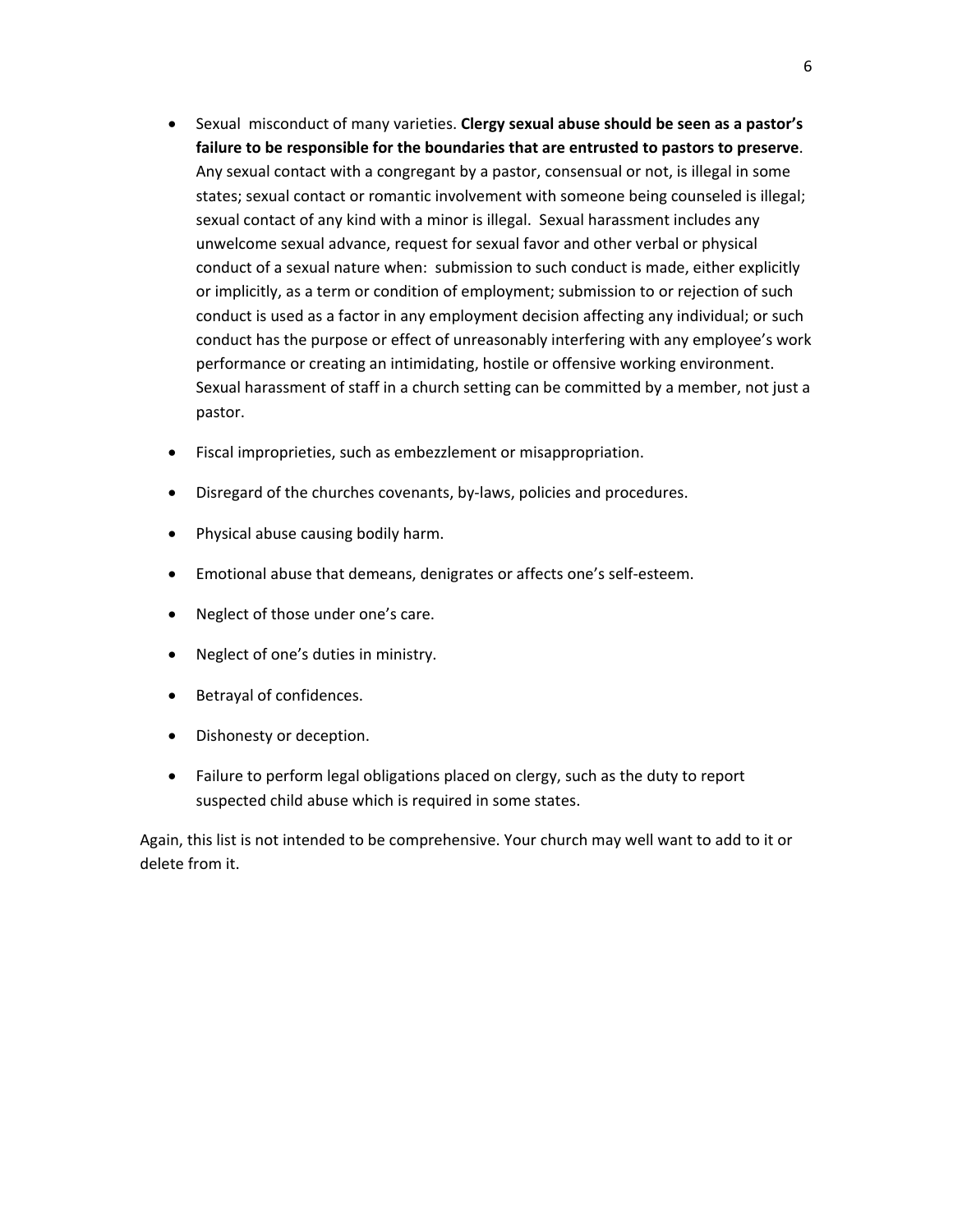# 4. HANDLING ALLEGATONS OF MISCONDUCT

Having policies and procedures in place before an incident occurs makes a favorable outcome more likely and increases the likelihood that all parties will feel they have been treated fairly. The following sample procedures are adapted from the United Church of Christ's *Making Our Churches Safe for All1* . Your church can adapt them to its particular structure and circumstances or consult the full document for advice on creating complete policies and procedures from scratch.

The central recommendation is for churches to form a Response Team that can be on‐call in case a situation arises. The NACCC has no jurisdiction over member churches. Each church is autonomous. Therefore, Response Teams must come from within the local church. Education and training for Response Team members are, therefore, highly desirable.

**A.** A **Response Team** of two or more members, at least one male and one female, will be established by the governing body of the church each year at its first meeting, in preparation for the possibility of hearing concerns or complaints. The Response Team will familiarize itself with church policies, such as those regarding child safety, counseling, and ethics, the laws of its state pertaining to these matters, and the procedures for response to concerns and complaints. (Other teams devoted to pastoral care for those affected are discussed below in section 6, "Ministering to All Parties.")

If criminal actions are alleged, law enforcement must promptly be notified in accordance with the laws of the state. In this case, the civil authorities will handle the investigation, not the church.

**B. When information is received regarding alleged abuse or mistreatment of a child, the Response Team will immediately notify secular authorities and will cooperate fully in the investigation**. In most states, clergy and other church workers are legally mandated reporters of allegations of child abuse or abuse of a vulnerable adult. Those procedures will also be followed to determine whether the person under investigation will continue in their present position.

**C.** When concerns are raised about a pastor, whether an employee or volunteer, the Response Team is strongly urged to notify the Executive Secretary of the NACCC (how the National Association can help is discussed below). It should also promptly notify the church's insurance company and the church's outside legal counsel (not a member of the church). Insurance companies specializing in church insurance will likely have experience in similar cases. An outside attorney familiar with church life is advised to either conduct or oversee the investigation to ensure that it is handled professionally and in a way that does not raise further issues. For those churches that do not have legal counsel with whom to consult on

<sup>1</sup> *Making Our Churches Safe for All: An Introduction to Abuse Prevention for Local Churches*, UCC Insurance Board, Gaithersburg, MD., 2004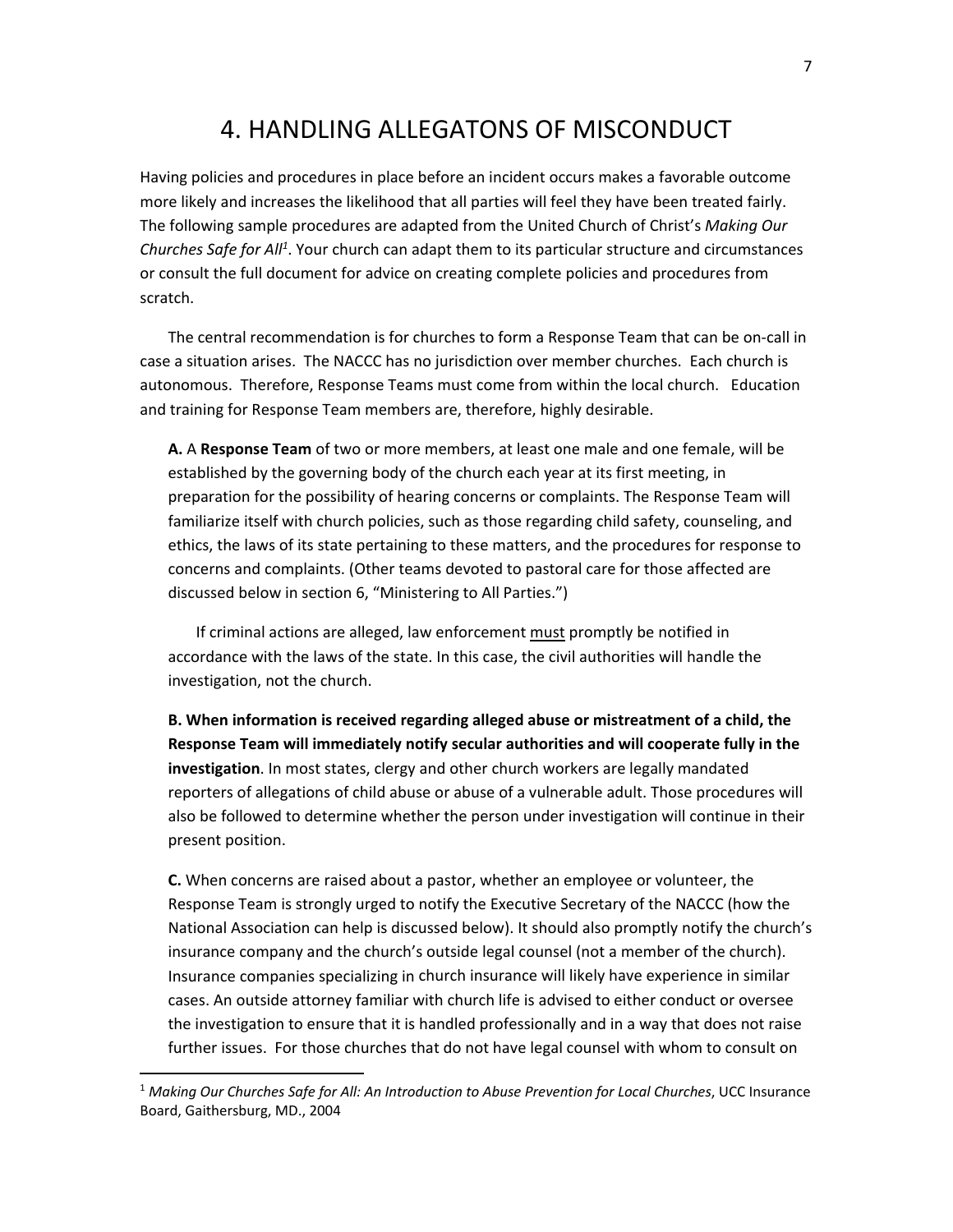legal matters, its insurance company is a good resource for securing appropriate legal counsel. The local church, however, retains both the right and the responsibility to make decisions regarding employment and volunteer ministries as it determines best.

**D.** If an informal resolution of the concern or complaint does not seem wise, appropriate, possible, or does not succeed, the person raising concerns may institute formal proceedings. The proceedings should include the following steps:

**a.** The Response Team will receive information from those conducting the investigation or will gather information itself from individuals involved in the incident of concern and from others who may have pertinent information.

**b.** The Response Team will present information gathered to the supervisor of the employee or volunteer about whom a concern has been raised and to the governing board of the church or appropriate supervisory body of that individual.

**i.** Finding that misconduct has occurred, the appropriate body of the church is called upon to take action, which may include one or more of the following:

• Formal reprimand with defined expectations for changed behavior, with possible public notification;

• Recommending or requiring a program of growth which may include education or counseling;

• Probation, with terms of the probation clearly defined;

• Dismissal from employment or volunteer leadership position; or, in some cases, affiliation with or membership in the church as provided for in church policies, bylaws, etc.

**ii.** Finding that no misconduct occurred. This may involve formal notification of those who had a "need to know" and thus were previously notified of the concern and investigation.

**E.** A written summary of the governing board or other supervisory body proceedings in such cases will be maintained.

**F.** Any person who brings a concern or complaint forward, or who assists in investigation of such a report, will not be adversely affected in terms and conditions of employment, church membership or employment, or otherwise discriminated against or discharged.

**G.** If the person bringing the concern or complaint, or the accused person, is not satisfied with the disposition of the matter, he or she has the right to appeal to the senior elected officer of the congregation who will refer the matter to the governing board for resolution or reconsideration. If the senior elected officer of the church is involved in the allegations, appeal would be made through the succession of officers defined in the church's by‐laws.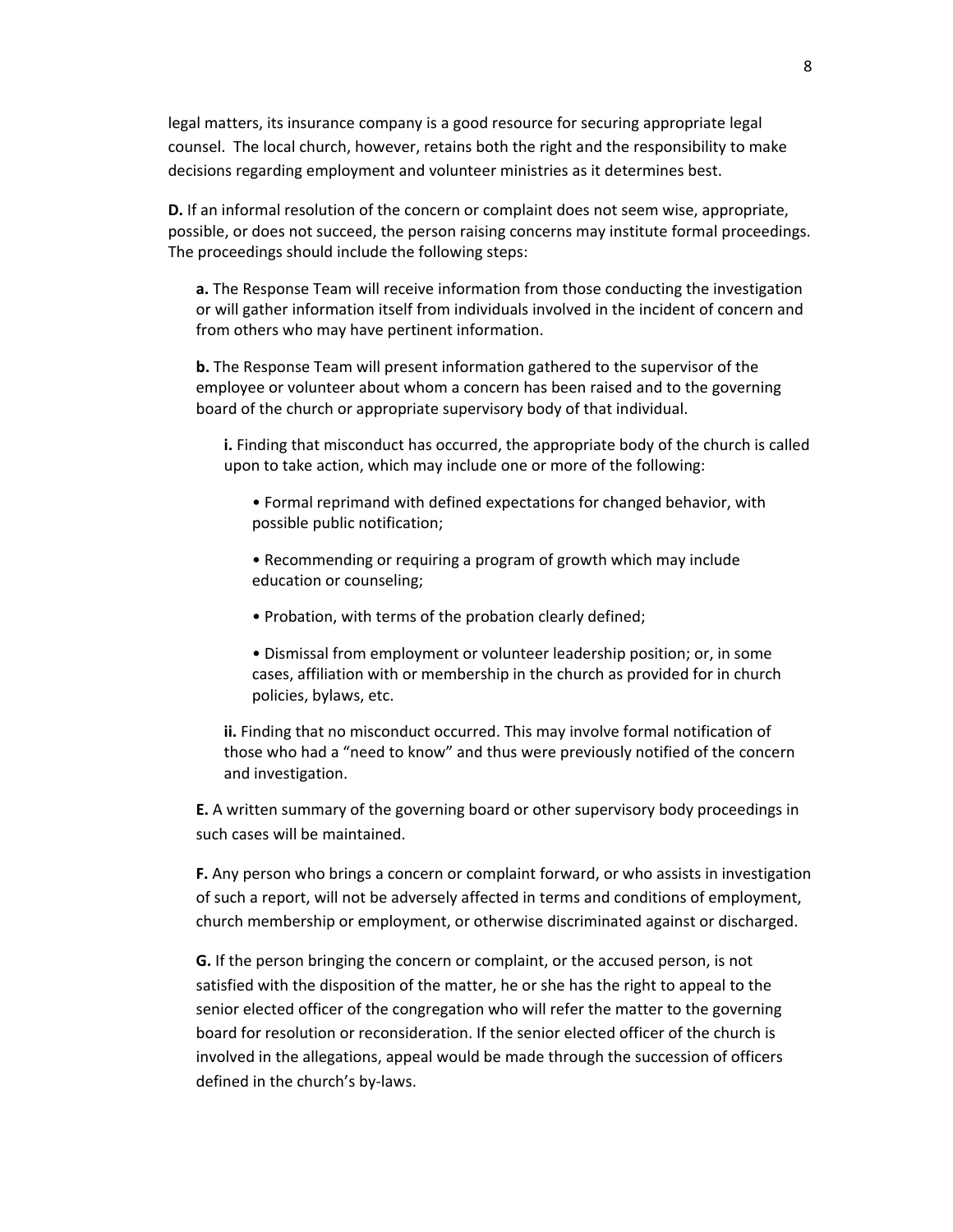# 5. CONSULTING THE NATIONAL ASSOCIATION OF CONGREGATIONAL CHRISTIAN CHURCHES

Allegations of misconduct are invariably distressing for everyone – the complainant, the accused, those investigating the complaint, and, in all likelihood, the entire congregation. Healing typically takes years rather than weeks or months, the time needed increasing with the over-all impact the offender has previously had on the congregation. You will need all the help and support you can find! Traumatic as it is, however, similar events may have happened in other churches, and, in many cases, successful outcomes will have been achieved. Your National Association executives and others in the Association leadership cannot only serve as experienced sounding boards, but may well be knowledgeable about situations like yours and able to put you in touch with additional help, including professional consultants and advisers.

As soon as a complaint has come to your attention, have your pastor contact the Executive Secretary of the NACCC. If the accusation is against the pastor, it will be advisable for both that pastor and the congregation's lay leader to be in touch.

Understand, however, that the NACCC does not have any supervisory or disciplinary authority over your pastor. Neither does it control a minister's standing or status as an ordained member of the clergy. Congregational ministers are ordained by a local church that is the sole authority over their employment. If ordained in a different denomination, his or her ordination is given the stamp of approval only by the Congregational church that calls and installs him or her.

The Unitarian Universalist Association has a polity much like ours. Its document on handling complaints puts the governance and authority issue clearly and succinctly; we need only substitute NACCC for UUA.<sup>2</sup>

Unlike many other religious bodies, the National Association of Congregational Christian Churches (NACCC) is an association of member individual and independent congregations. *The role of the NACCC is to provide support to its member congregations. It does not govern them***.** In our tradition of congregational polity, each member congregation has the power to ordain, call/hire, supervise and dismiss ministers and other staff; and to do so independently of the NACCC. It is the congregation, not the Association, that takes responsibility for regulation of its own policies and staff.

#### **How the NACCC relies on member churches in case of ministerial misconduct.**

However, disciplinary action taken against a pastor is not merely a concern for that particular church. It is a concern for the NACCC and the entire fellowship of Congregational churches. Any misconduct that warrants action by your church will also be of concern to any other church that

<sup>2</sup> *Process for Handling Complaints of Misconduct in Your Congregation*, www.uua.org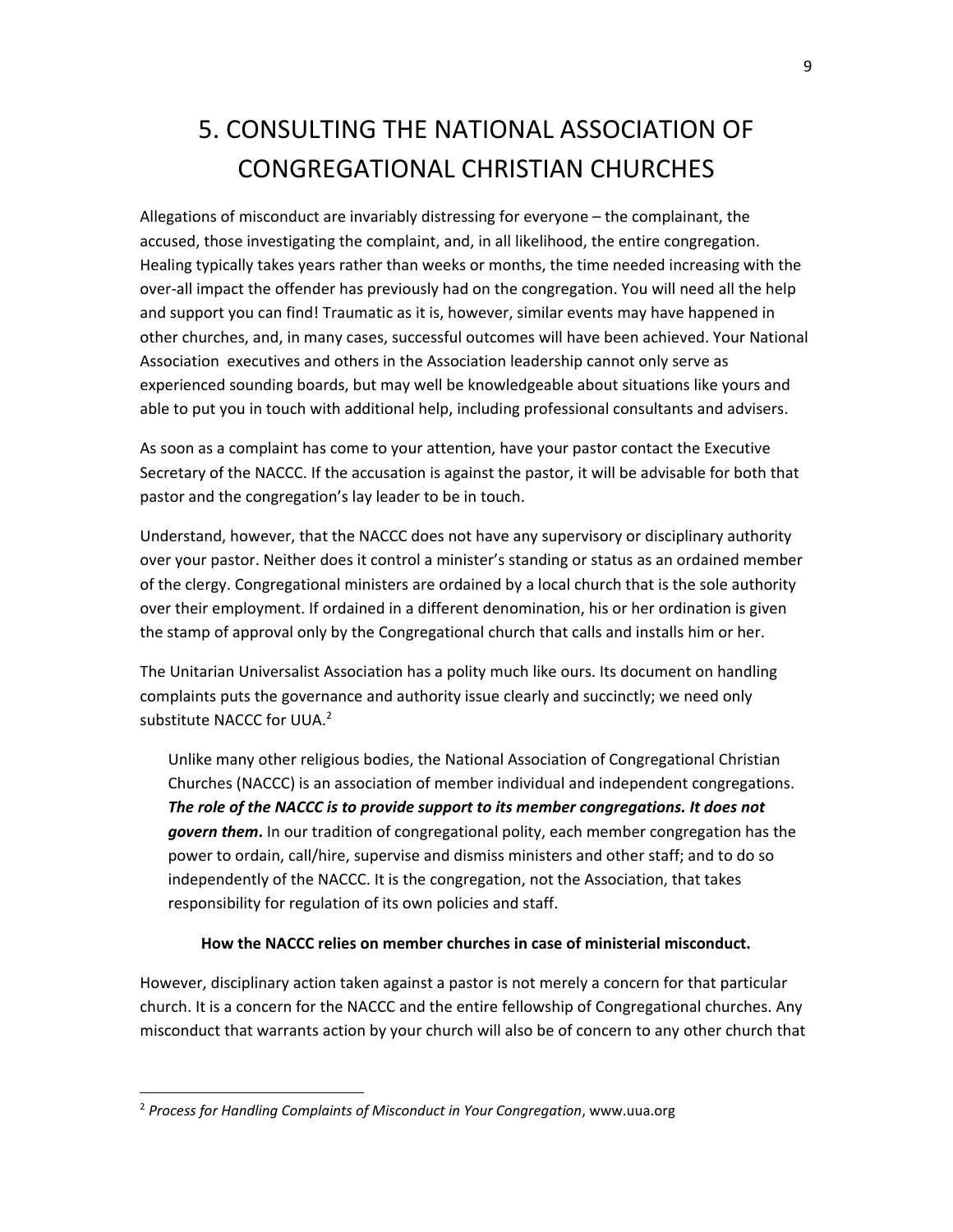considers that person for ministry. To repeat, in the NACCC, there is no action that can be taken against a minister by any authority other than that minister's local church or the civil authorities.

If that action is not communicated to other churches, however, an abusive minister may well be called by another unsuspecting congregation! One of the great scandals in church abuse cases is how, in many cases, pedophiles were simply transferred to other parishes where they often continued their harmful practices. In the NACCC there is no central authority to blame. Churches of the NACCC covenant to "consult and advise together as Churches upon matters of common concern" (Articles of Association). **Alerting the wider fellowship is strictly the local church's responsibility**.

Here is what you can do and how the NACCC can help. Every minister using the NACCC's placement services to apply for a position in a church must have a *Disclosure File*. Candidates put records of their education and ordination in it. They give permission for a criminal background check. They sign an affirmation of the NACCC's *Personal Code of Professional Conduct*. If they are coming from another judicatory, they must have a letter of reference. This Disclosure File is available to any church to which that candidate applies. These documents are collected by the NACCC as a service to the local church and it is up to the church to verify the information it contains and to request a background check. It is wise for a church to only consider candidates who have established a Disclosure File.

**If your church has to take disciplinary action against a pastor, a record of the complaint, the finding, and the action can be placed by the church in that pastor's Disclosure File** (www.naccc.org) (allegations by individuals will not be accepted). We strongly encourage the church to do so. That way, any other church who is considering that candidate will know of the action. The candidate can also include an explanation or rebuttal into the Disclosure File, but it is all there for future churches to consider.

The National Association cannot require your church to put action against its pastor on record, but doing so is the only way we in the NACCC have of sanctioning serious misconduct and protecting our sister churches!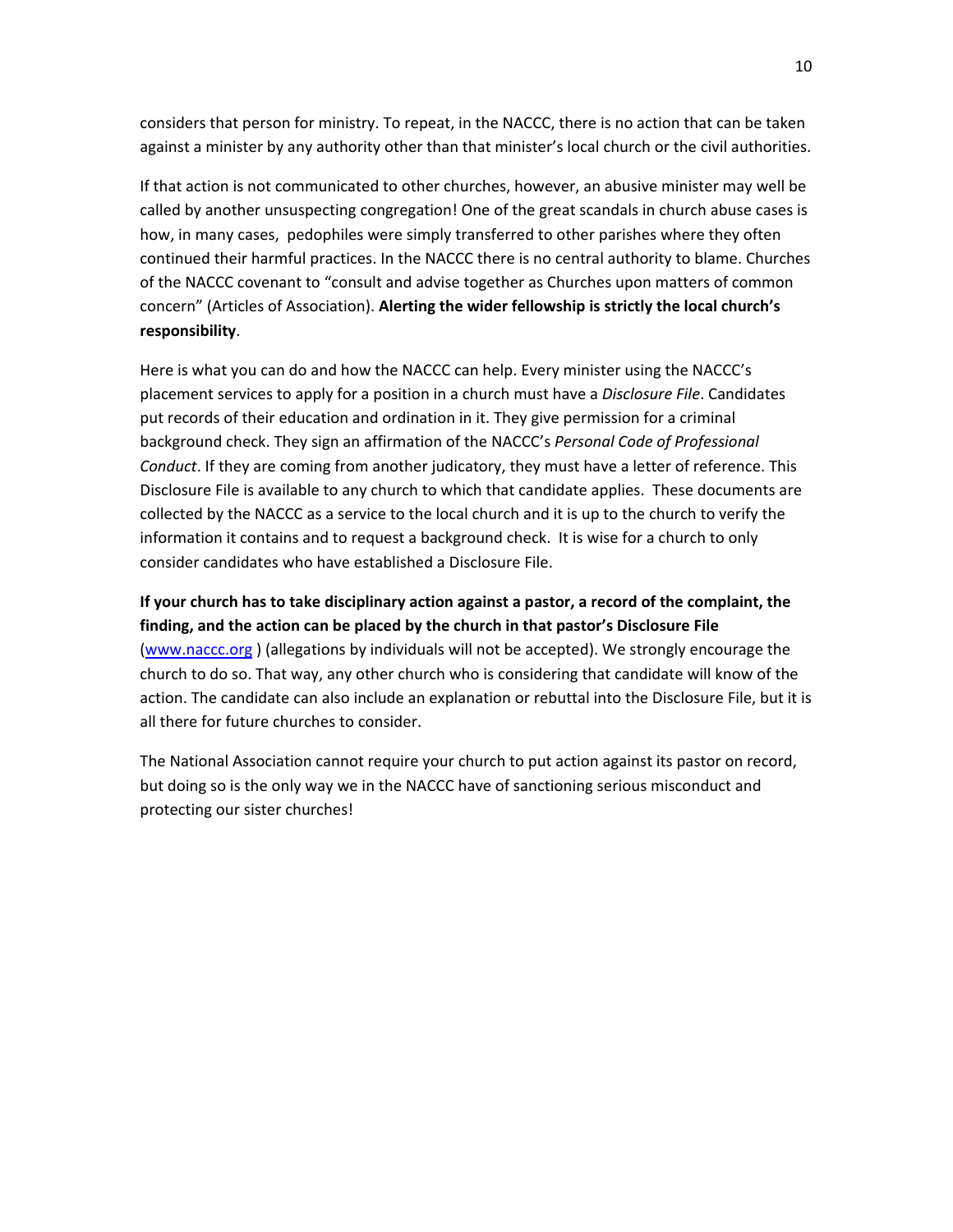# 6. MINISTERING TO ALL PARTIES

Allegations of misconduct against a pastor, church leader or anyone involved in ministry are traumatic for all concerned. Those bringing accusations not only suffer from the injuries they have received, but, when they go public, make themselves vulnerable to the uncertain scrutiny and reaction of others. Their trust in the church has been shaken, yet they now have to rely on it in a new way. The accused faces loss of reputation, possible civil or criminal penalties and possibly loss of employment. The whole congregation experiences a tear in the fabric of its communal life, conflicting emotions, and the possibility of long‐term divisions. Church leadership is caught right in the middle. Healing and reconciliation will be desperately needed!

The discussion below is adapted from the Presbyterian Church (USA)'s *Sexual Misconduct Policy and Its Procedures*. 3

### Recognizing the Needs of All Involved

To ensure that the governing body of the church is ready to meet the variety of pastoral needs presented, it may also appoint **Pastoral Teams** (perhaps chosen from the Board of Deacons or similar group) to minister to parties involved in the incident. These teams will not investigate the allegation or in any way function as investigating committees for disciplining members or officers, but should confine themselves to coordinating a process that will address the specific needs of victims and their families (if any), of the accused and family (if any), and of the congregation.

### A. *The Needs of the Victim*

The Pastoral Team representing the church should assure that adequate treatment and care are available for alleged victims of misconduct and their families. (It is important to remember, at the same time, that the names and other private information about victims are not to be revealed except to those involved in the investigation.) Sometimes, the victim or family is so angry and alienated from the church, that offers of help may be perceived as insincere or as attempts at a cover‐up. If the victim or family at first refuses, the church should continue to offer help. **Above all the church should not act in a self‐protective manner by ignoring victims and their families.**

The following are some of the needs of the victim:

1. **To experience healing. Restoring the victim's sense of self and place in family, community, and church must remain the first priority. Care must be taken not to re‐ victimize or add to a victim's shame through loss of privacy or pressure to re‐live the**

<sup>&</sup>lt;sup>3</sup> Presbyterian Church (U.S.A.) Sexual Misconduct Policy and Its Procedures, undated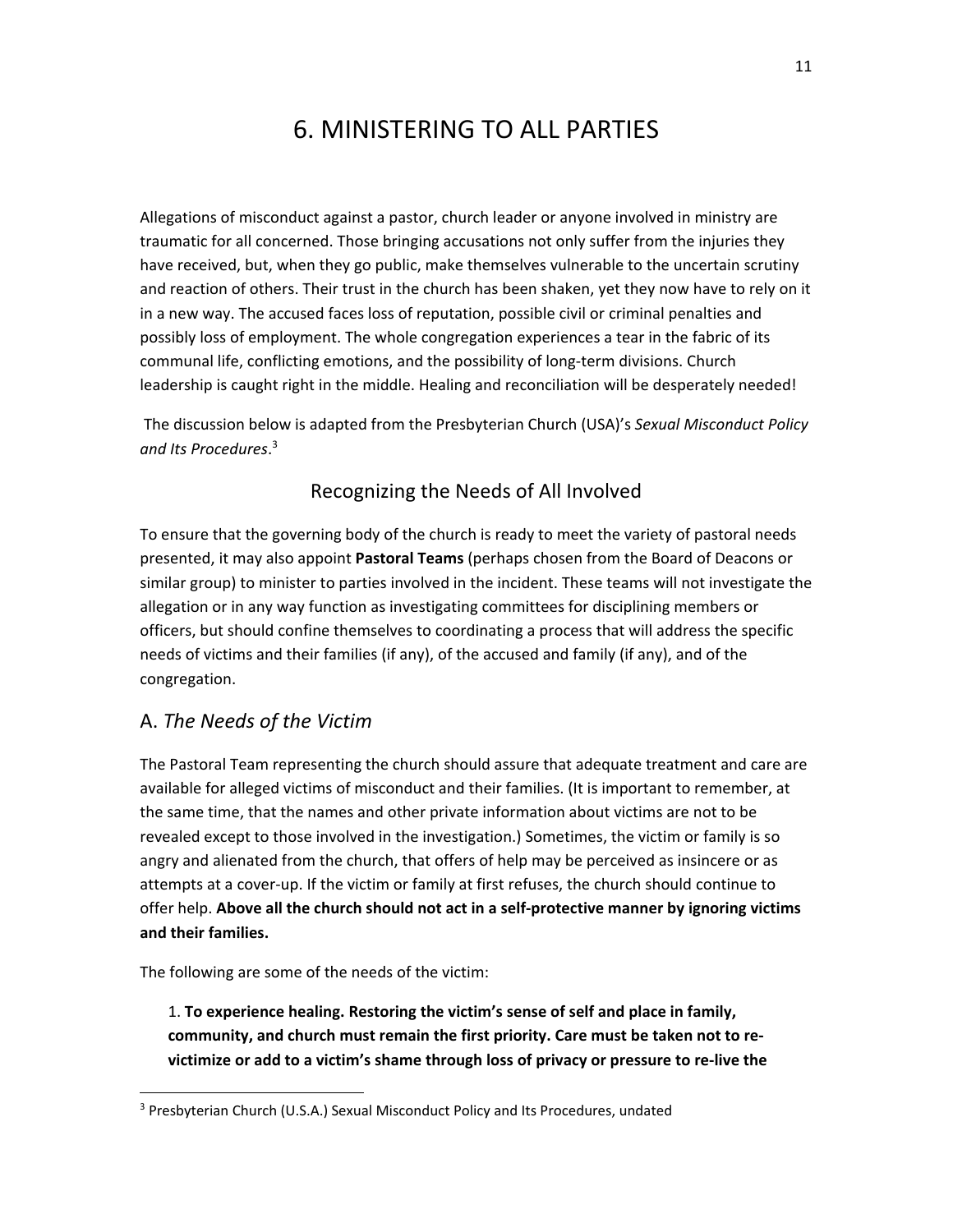#### **abuse or bear the burden of forgiving to assuage the consciences of others. The church must attend to the needs of the victim with the knowledge that those needs may include distancing from the church as well as the abuser**.

The church may have difficulty relating to victims because of the embarrassment the alleged incident has caused and a desire to minimize the disruption.

#### 2. To be heard and taken seriously.

3. To receive pastoral and therapeutic support. The victim may require spiritual and professional assistance. The Pastoral Team should offer to help arrange for such support from a pastor and therapist, if the victim desires.

4. To be informed about church process and progress with regard to the accusation.

5. To be assured of an advocate of their own choosing.

6. To be assured that justice will be pursued. The victim needs to be told by the Pastoral Team, and shown by the processes of the church, that justice is being pursued through fact‐ finding, truth-telling, confrontation, and agreement that may well include removal or temporary exclusion of the accused from office.

#### B. *The Needs of the Accused*

Feelings of guilt, shame, anger, mistrust, lowered self‐esteem, depression, unworthiness, and feelings of alienation are often experienced by the accused. In addition, there may be fear of job loss or incarceration. If allegations of misconduct are unsubstantiated or later discovered to be false, it is important for the governing body or entity to see that this information is disseminated as widely as possible to counteract the stigma of merely having been accused. It may also be helpful to offer the individual paid time off to recover emotionally.

#### 1. *Personal Care*

Whether the allegations about the accused are eventually found to be true or not, the accused deserves to be treated with Christian kindness and respect. The Pastoral Team may suggest additional spiritual support or professional counseling.

#### 2. *Economic Security and Care for Family of Accused*

When an allegation of misconduct has been made against a minister, the economic security of the accused is directly threatened, along with reputation, career, and family relationships.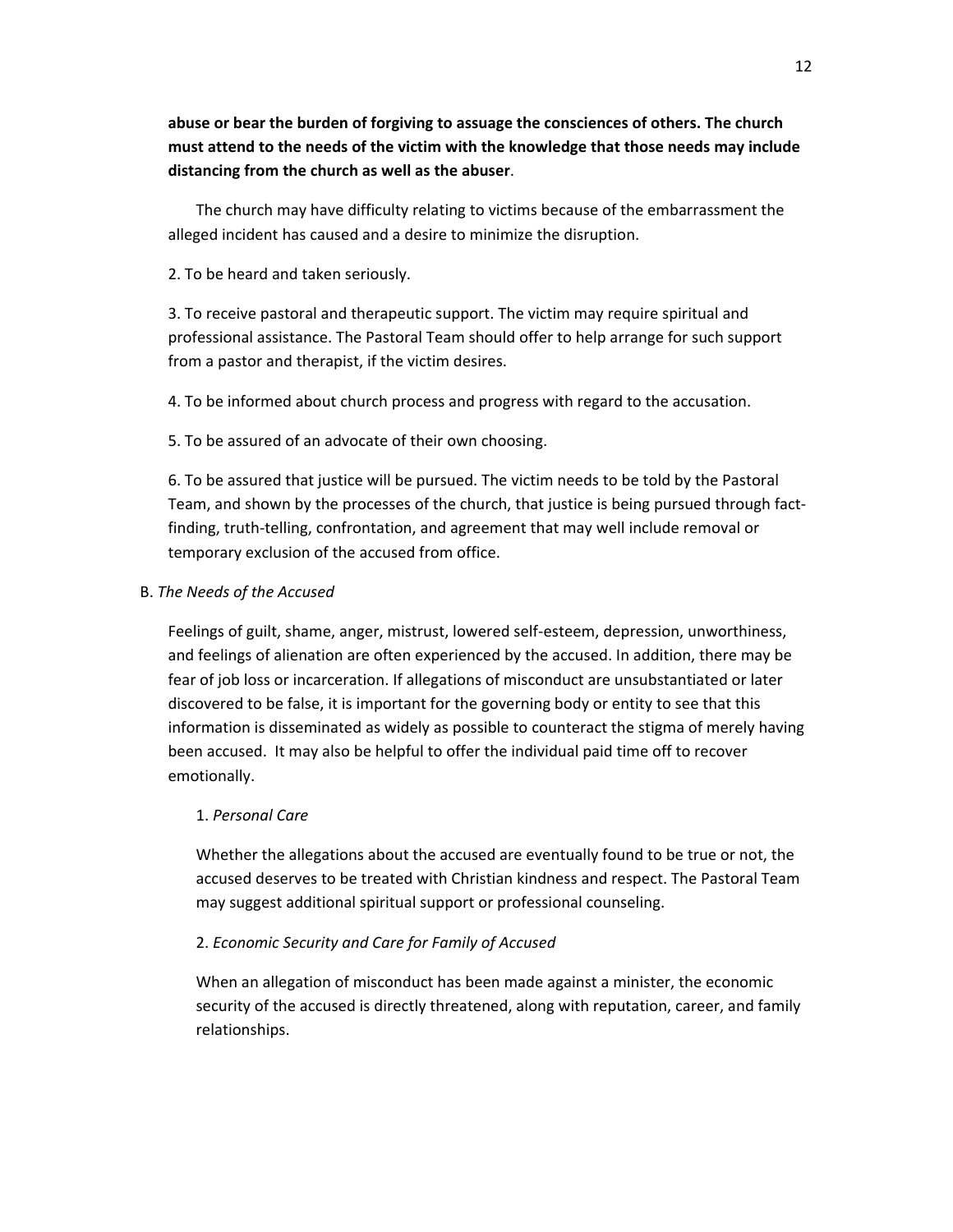#### C. *The Needs of a Congregation*

Misconduct by those engaged in ministry impacts congregations in many ways. The governing body and Pastoral Team should be aware of the problems a congregation may experience following allegations of serious misconduct. The allegations may polarize the congregation, damage morale, create serious internal problems, and even limit the trust a congregation may place in succeeding pastors. Church leaders who have worked closely with the offender will be especially impacted.

#### 1. *Pastoral Care*

Members and staff of the congregation will need pastoral care. If the pastor leaves as a result of his/her misconduct, a trained interim pastor or consultant may need to work with the congregation for an extended period of time.

#### 2. *Information About the Case*

Members of the congregation will need opportunities both to receive and give information. The pastor (if not the accused) or a consultant may hold appropriate meetings with individuals, small groups, or with the whole congregation. Such meetings should provide information about the type of misconduct in question, Congregational polity and the process now being pursued, and how others who may have been victimized may be heard and ministered to. At such meetings, one may expect members to vent their feelings.

#### 3. *Resource Persons*

In light of the above needs, the following are several resource persons whose services might be valuable: a trained interim pastor, someone knowledgeable in polity and the effects of the type of misconduct in question, a consultant or therapist with knowledge and experience in dealing with misconduct, an attorney who can discuss legal aspects of a case, an insurance agent who can advise the congregation about their exposure to liability.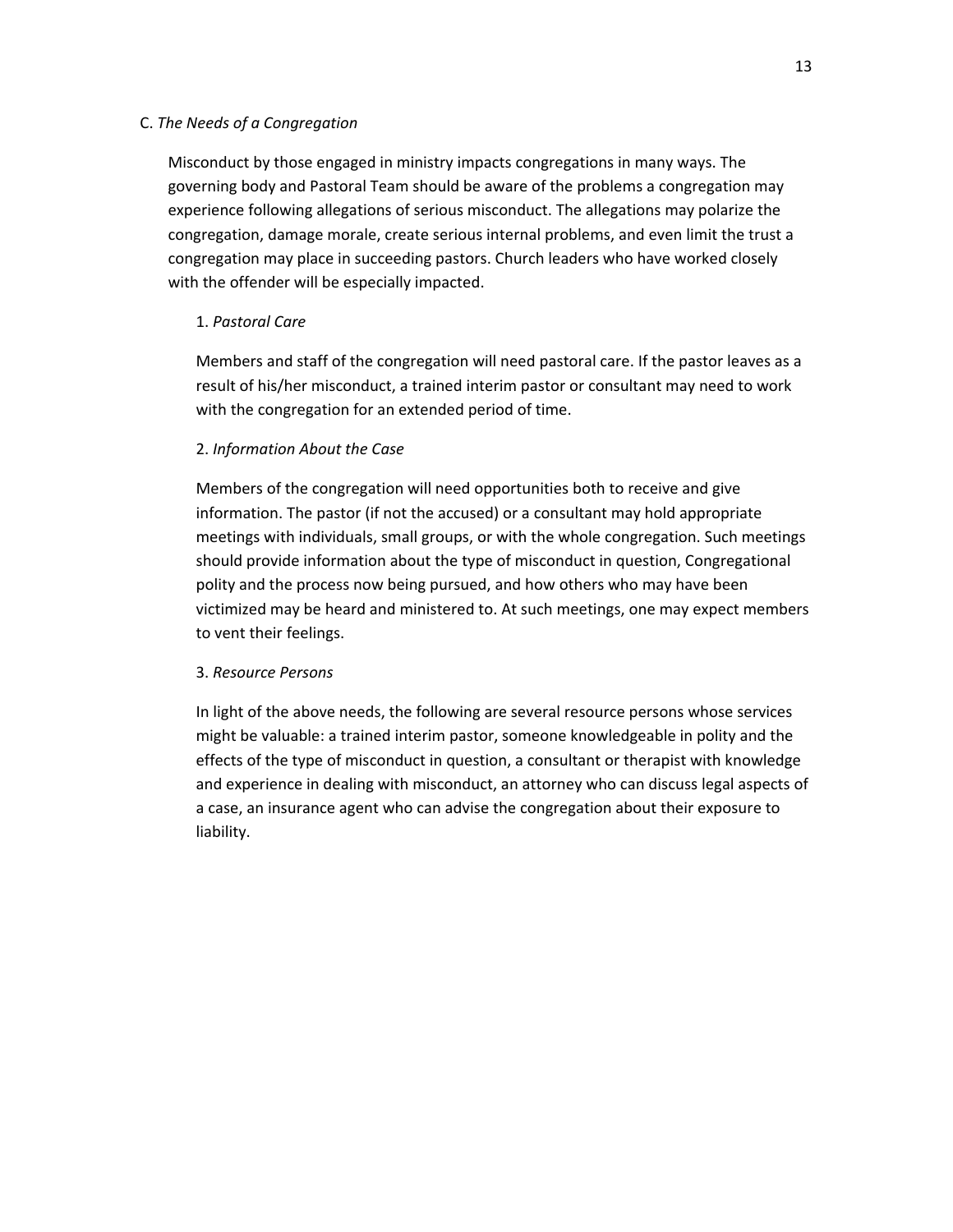# 7. PROMOTING A SAFE ENVIRONMENT

In most cases, it is more desirable to prevent a problem than to have to remedy it. This is especially true when it comes to something that so frequently has devastating effects on people like misconduct in ministry. A church will be best served by having policies and procedures in place for handling misconduct, but one hopes that they never have to be used.

There are many things a church can do to lessen the likelihood of misconduct. As church‐goers we want to be trusting and unassuming, but our faith teaches us that all are subject to temptation, even our Lord as he began his ministry. "Trust but verify!" The trusting atmosphere of a church even sometimes makes it a target for abusers or hucksters as countless sex abuse, embezzlement and investment scam scandals have demonstrated.

Clearly defined roles, formal and transparent lines of communication and decision‐making, and congregational‐oriented rather than clergy‐oriented leadership make a big difference. Abuse by clergy tends to occur more often in churches that are authoritarian and clergy‐centered. A charismatic style often leads to a blurring of the lines between the personal and the professional in the minds of both the pastor and the congregation. The congregation's trustful respect or more ardent adulation of the pastor further results in an abdication of its own responsibilities for governance.

Liability insurance from a company specializing in work with churches is highly desirable.

Steps to decrease the likelihood of misconduct can and should be taken in every area of church life. What they have in common is assuring that everything takes place in the full light of day. Below are just a few examples. For more comprehensive information, see the *Resources* section

Recent years have seen a renewed emphasis on child safety. Youth workers are being subject to background checks. It becomes policy always to have two adults present. Waiting periods before a new person can work with children are being instituted. Enrollment forms ask to whom a child may be released. Windows are added to classroom doors.

Having clear rules and guidelines for all aspects of church life is critical. Good bylaws are critical to good church order and practice, as is the development of a culture that discourages exceptions and end‐runs. Clear job descriptions set expectations and boundaries. A culture that insists on civility helps check aggressive and abusive personalities.

Regular audits and separating the roles of those who spend the money and those who account for it keeps everything above board, as does having more than one person present when the offering is counted and having a clearly prescribed process for how, when, and by whom deposits are made.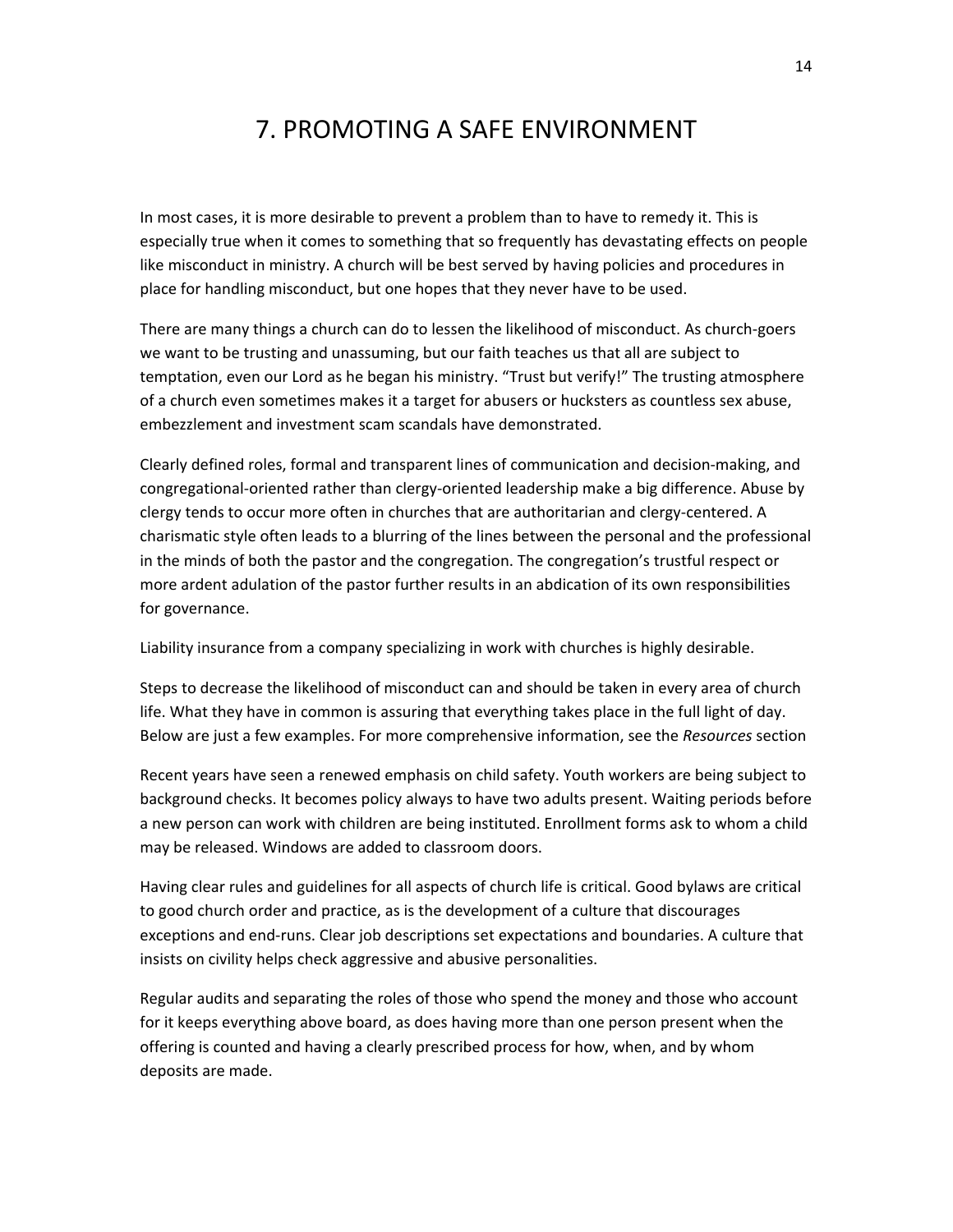Churches often have bylaws governing the termination of employment of a pastor. They should be amended to allow for immediate suspension, without a majority vote, when criminal charges have been filed, and for dismissal if further investigation leads to the conclusion that the charges were substantiated by a preponderance of the evidence. The reason for this is that it is often difficult, if not impossible, to provide enough information to the congregation to achieve a majority vote without a violation of victim's privacy rights. Without this addition, leadership may be tempted to let the pastor resign quietly, in violation of law and of their responsibility to the community and other churches.

When it comes to hiring, the NACCC's Minister's Information Form and Disclosure File will help you know better the qualifications and background of applicants.

In these and many areas of church life, long experience has resulted in commonly agreed upon "best practices" to save churches from having constantly to re‐invent the wheel. For more detailed information, **consult the NACCC's** *Handbook***, especially chapter 3, "Congregationalism in Practice"** (www.naccc.org). Church Mutual Insurance also has a wealth of helpful information on good practices and reminds us that failure to do our due diligence can have serious legal and financial consequences (www.churchmutual.com).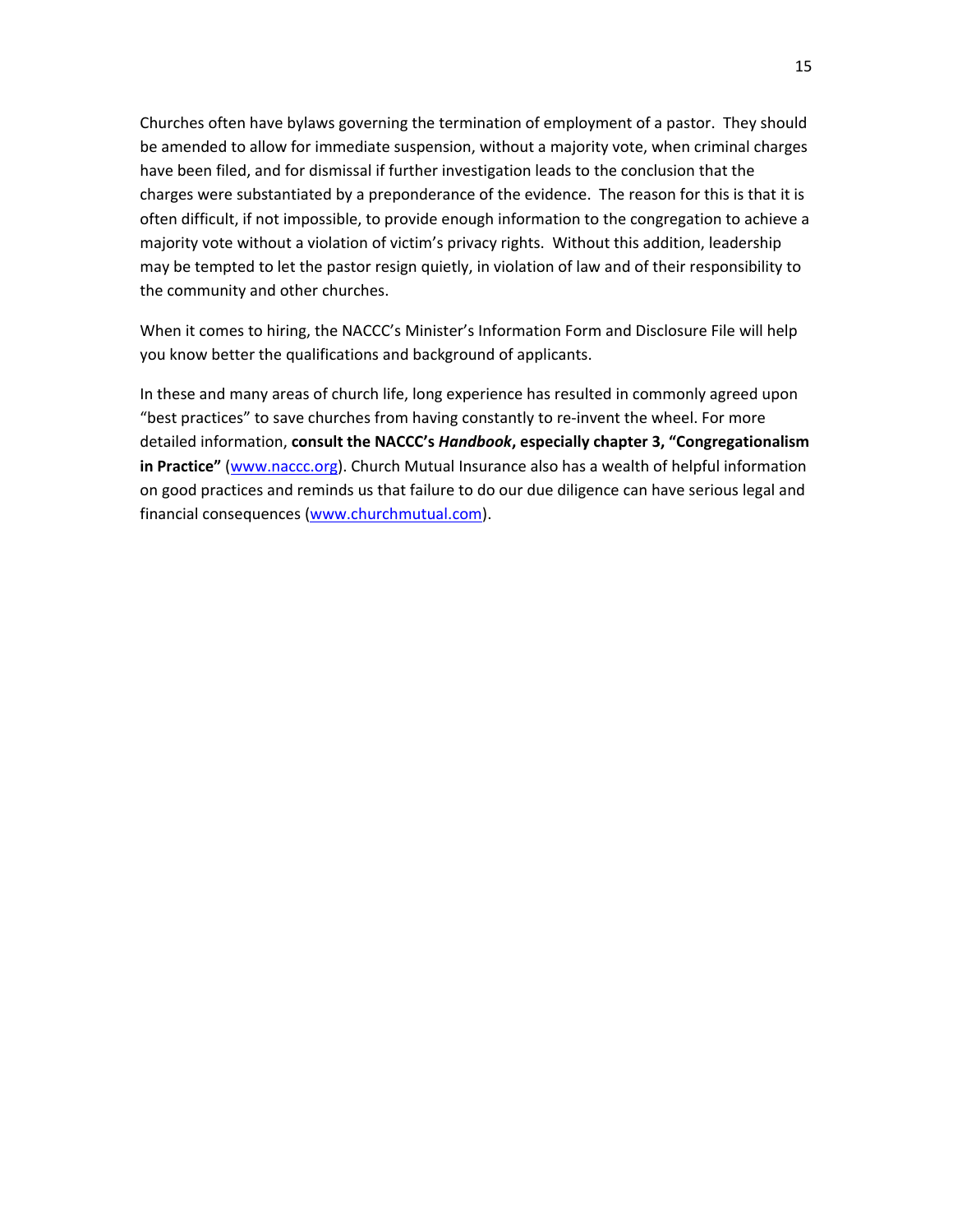# 8. OUTCOMES: RESTORATION, REPENTANCE, **FORGIVENESS**

What do we want to result from dealing with, handling, managing incidents of misconduct? The phrasing of this question was chosen carefully because it hints at what tends to come first to mind. "Get back to normal." "Put this behind us." "Move ahead." "Focus on the positive."

These are natural reactions, but what we have learned from the revelations of widespread sexual abuse in churches is that they are not adequate. "Put this behind us," "Aren't Christians supposed to be forgiving" and similar sentiments all too often amount to "sweeping it under the rug" or "letting it go." Genuine grace, as Dietrich Bonhoeffer reminded us, is not cheap. In particular, we have learned that justice and recompense for victims must be the first priority for an authentic response to misconduct. Scripture has told us this all along.

When the prophetic books of the Old and New Testaments look to the final "Day of the Lord," what do they envision? For one thing, victimizers are removed and punished. Secondly, the abundance of God's blessings is received by the righteous, blessings which were stolen from them in the former reality.

**1. RESTORATION**. **In responding to incidents of misconduct, restoration of victim's well‐being must take priority**. This is in line with the contemporary movement for "restorative justice" which seeks to make victims whole and in which contrition by offenders plays a prominent role.

"Are we doing right by the victim(s)?" should be the first question a church asks when considering its actions. A common tendency to blame the victim or whistleblower for stirring things up must be resisted. Often, since the misconduct arose from within the church, victims will need to do their healing apart from it. Still, the church can do its best to see that the victims are provided for.

**2. REPENTANCE**. The Gospel of Mark begins with Jesus' proclamation that "The time has arrived; the kingdom of God is upon you. *Repent, and believe the good news*." (1.15) The Gospel of Luke concludes with the risen Christ's command to proclaim "repentance bringing the forgiveness of sins" to all nations. (24.47)

Everywhere in the Bible**, forgiveness is tied to repentance**. In other words, real change is required before forgiveness can be effective. Keeping this in mind can help us avoid the danger of forgiving as "letting it go" and from accepting mere verbal assurances. The burden of proof is on the guilty party to demonstrate both contrition and changed behavior. In early America, converts had a waiting period of up to three years before becoming full church members just to see if their actions lived up to their professions!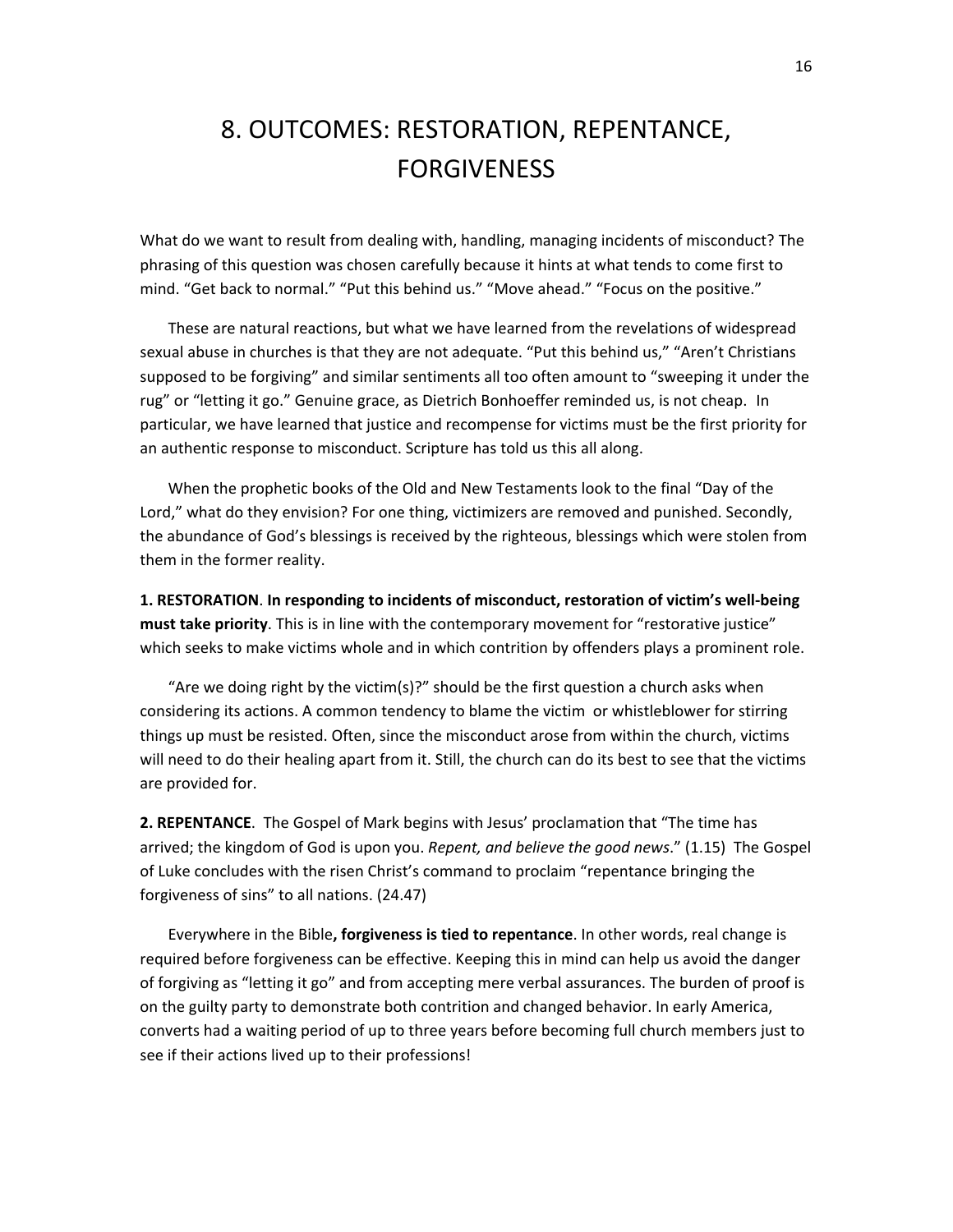In the context of sexual abuse and other forms of exploitation, the truth is that abusers often do not feel that they have done anything wrong and will show contrition only to the extent they feel compelled to "play the game." Owning up to fault often occurs only after consequences have been felt.

Congregations are also well‐advised to do some soul‐searching when misconduct occurs. Did they miss something in the hiring or selection process? Had adequate boundaries been defined? Did their promotion of an individual serve to enable their offending? Had warning signs been missed? We like to take collective credit for the successes of our ministries; there is also a place for collective repentance.

3. **FORGIVENESS**. **Forgiveness** represents the direct or indirect victims' willingness to restore a relationship of good will with the offender. Where not inappropriate, it may even offer the possibility of a second chance, though perhaps not in the same role or situation. Some in a congregation will find this difficult even in cases of minor misconduct. Others will find it all too easy, preferring not really to face the facts of the case. Tensions over forgiveness can easily lead to the need for forgiveness among church members who are struggling with their responses!

Our Puritan forebear, John Calvin, writes about discipline in his *Institutes of the Christian Religion* (Book IV, chapter 12.6). For those unwilling to forgive, he reminds us that God always desires the return of the Prodigal Son and the rescue of the lost sheep. For those too willing, he reminds us that by their actions some people cut themselves off from a kingdom based on love of God and neighbor.

"It is necessary to distinguish between delinquencies and flagrant iniquities. In lighter offences, there is not so much occasion for severity, but verbal chastisement is sufficient, and that gentle and fatherly, so as not to exasperate or confound the offender, but to bring him back to himself, so that he may rejoice rather than be grieved at the correction. Flagrant iniquities require a sharper remedy. It is not sufficient verbally to rebuke him who, by some open act of evil example, has grievously offended the Church . . ."

Making these distinctions is one of the most important tasks facing a congregation confronted with incidents of misconduct. It needs to be recognized, however, that many cases will fall somewhere in the middle – not egregious enough for the offender to be cut off entirely, yet serious enough that he/she cannot be restored on the same basis. Someone misappropriating funds, for instance, would likely not be trusted with stewardship of the church's finances. On the other hand, in the case of child abusers, an offender should never continue attending the church in which the offending occurred so as not by his/her very presence to re‐traumatize victims and their families. Fellowship is sometimes offered in a different congregation, however, on the strict condition that that person have no contact with children.

What outcome is to be desired? It is the continued existence of the church as a "peaceable kingdom" or place of sanctuary, based not, however, on letting offences go and silencing victims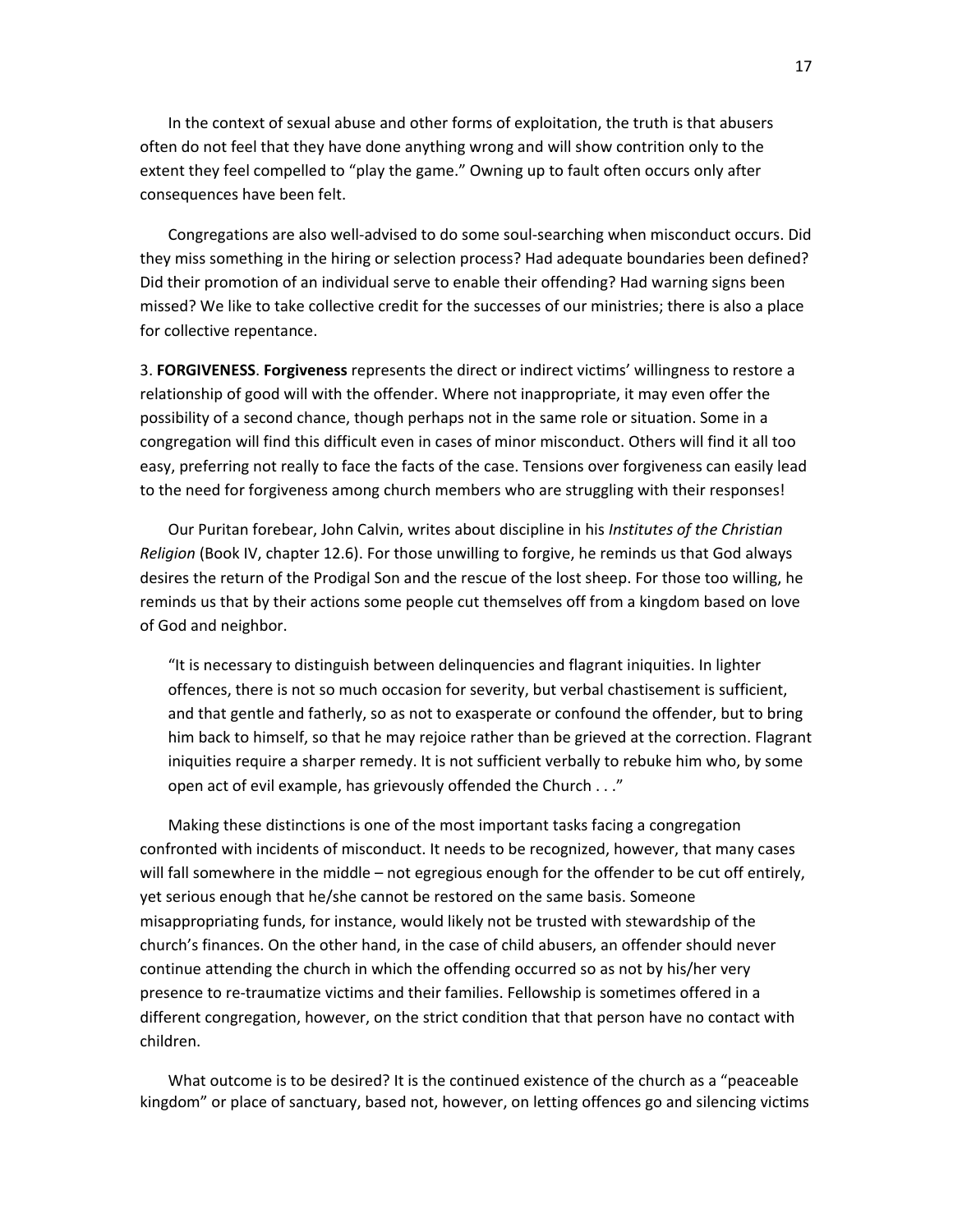but rather on honest facing of facts and sincere efforts at restoration, including recompense, repentance, and forgiveness.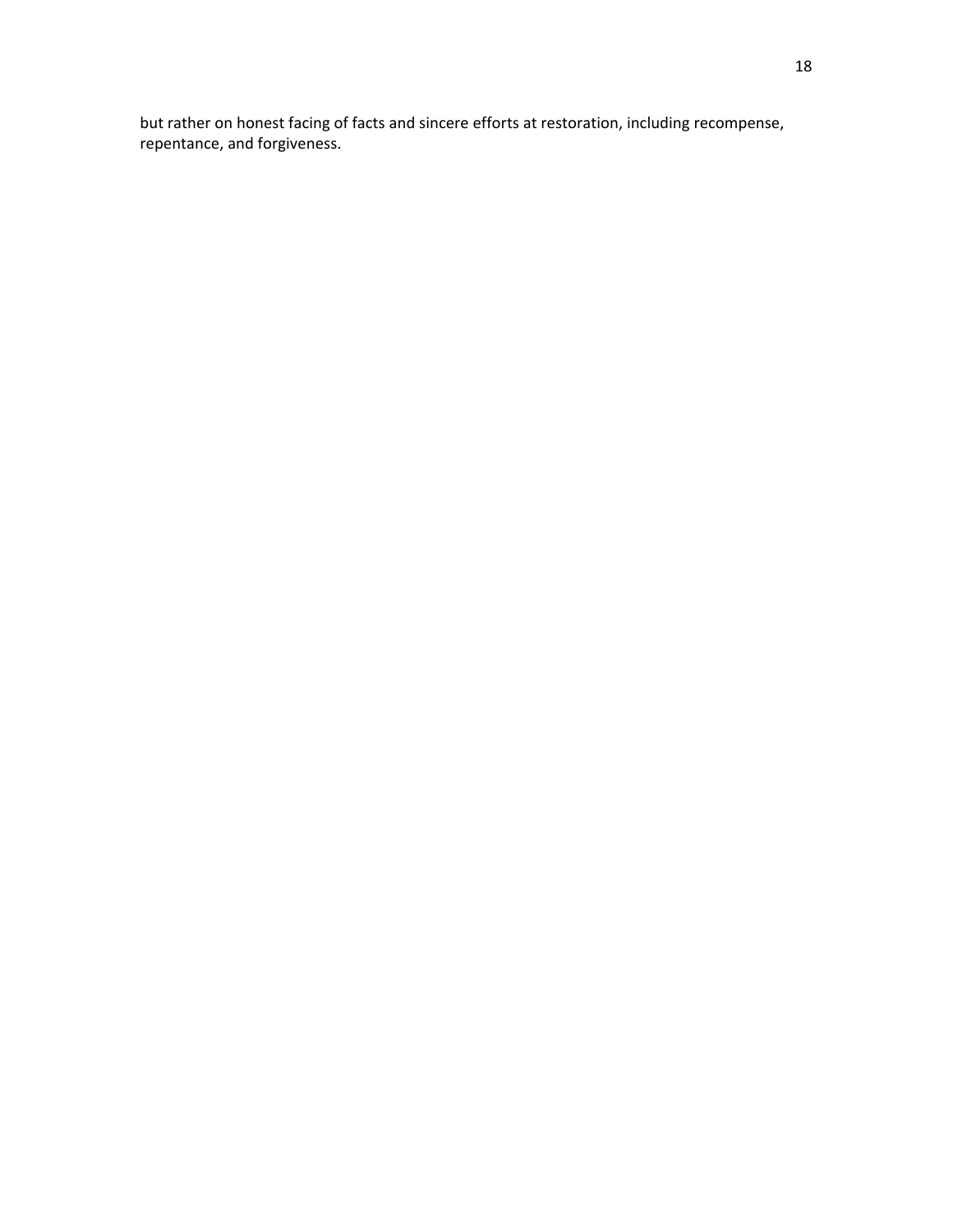# CONCLUSION: NO HURT OR HARM ON GOD'S HOLY MOUNTAIN

Twice, the prophet Isaiah conveys God's promise that one day "there will be neither hurt nor harm on my holy mountain" (Isaiah 11.9, 65.25). Our churches strive to be that long sought for place for the people of our communities. From time to time, however, incidents occur that remind us that for all our best efforts what we offer is only an approximation, one which we hope will be good enough to keep the promise alive. This handbook has sought to highlight this aspect of church and to help church members and leaders understand why violations of ethical standards need to be faced squarely.

Violations by clergy have drawn the most attention and are particularly important because of the clergy's moral authority and symbolic role as exemplars of the Christian faith. The clergy, however, are not the only "ministers" in our congregations nor the only ones whose actions are a matter of concern. All members assuming leadership or reaching out to others on behalf of the church are engaged in ministry. Their actions too must live up to the high standards of the Gospel.

Allegations of misconduct are wrenching. They are handled best when policies and procedures are already in place that assure a well‐considered and transparent process that rises above the emotions of the moment. This handbook has offered practical suggestions in three areas. First, that churches designate "Response Teams" to investigate allegations or refer them to civil authorities. Second, that churches take advantage of the wisdom and experience of the National Association and, in cases of substantiated ethical violations by clergy, place that information in their Disclosure File so it will be available to other churches considering them for employment. Third, that in all cases particular people, "Pastoral Teams" be designated to provide pastoral care for victims/accusers, the accused, and the congregation itself.

Preventing problems always being preferable to having to fix them, we further recommend that serious consideration be given by the whole church to clear definitions to roles, expectations, and boundaries in all areas of church life. It is absolutely crucial that "safe church" policies be adopted for work with children.

A "holy mountain of safety" is exactly what people, and not only church members, look to our churches to be. We hope this handbook has proved helpful in making yours just that. Again, it is important to underline that the National Association cannot prescribe policies or procedures for your church. We offer the above in a spirit of fellowship to assist you in developing your own.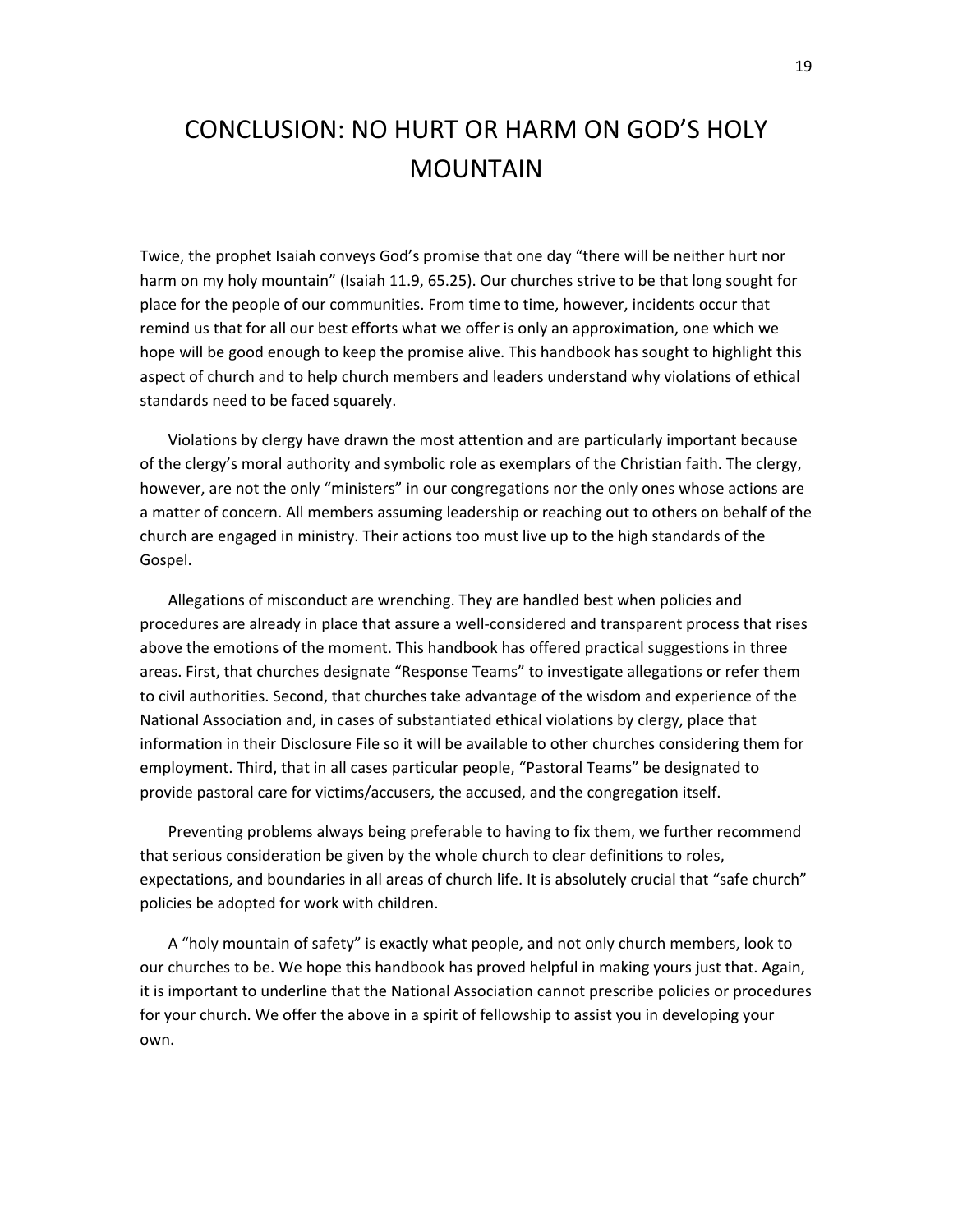## **RESOURCES**

#### DENOMINATIONAL RESOURCES

National Association of Congregational Christian Churches (www.naccc.org)

"Personal Code of Professional Practice for Ministers"

"NACCC Disclosure Protocol and Policy for Clergy Using NACCC Services"

Unitarian Universalist Association of Congregations (www.uua.org)

"Process for Handling Complaints of Misconduct in Your Congregation", May 2001

"The UUMA Guidelines for the Conduct of Ministry", July 2013

"Safe Congregation Handbook", April 2011

"Balancing Acts", April 2013

United Church of Christ (www.ucc.org)

"Making Our Churches Safe for All", 2004

Presbyterian Church (USA) (www.pcusa.org)

"Sexual Misconduct Policies and its Procedures"

Evangelical Lutheran Church in Canada (www.elcic.ca)

"Sexual Abuse or Harassment Policy", 2006

Lutheran Church in America (www.elca.org)

"Safe Connections: What Parishioners Can Do to Understand and Prevent Clergy Sexual Abuse", 2005

"An ELCA Strategy for Responding to Sexual Abuse in the Church", 2005

Episcopal/Anglican

"Faithfulness in Service: A national code for personal behaviour and the practice of pastoral ministry by clergy and church workers", (safechurch.anglicancommunion.org), 2006